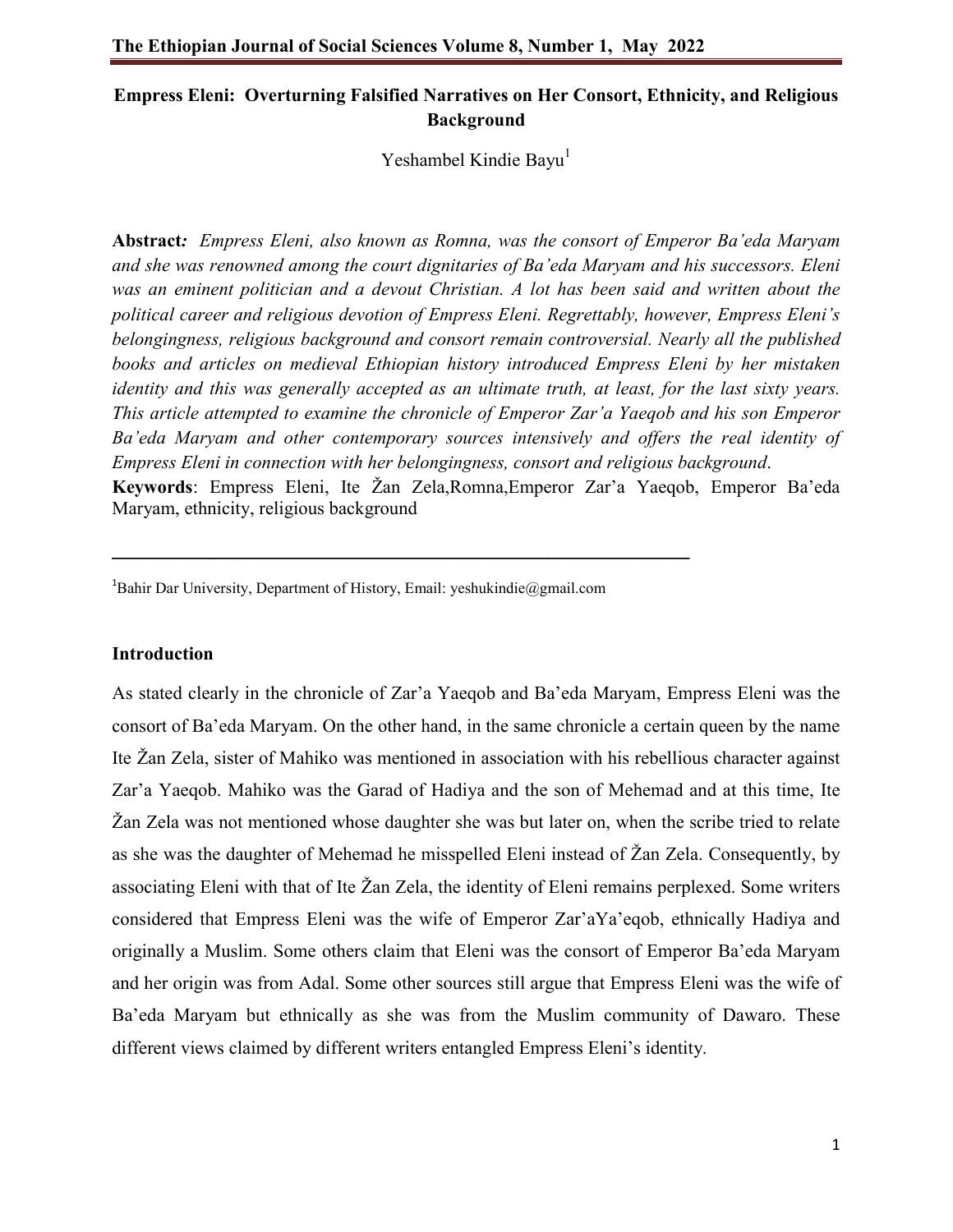This paper challenges the works of preconceived writers who misrepresented the identity of Empress Eleni in connection with her origin, religious background and her consort, and finally it attempts to reconstruct the actual history of Empress Eleni. In this paper I used both primary and secondary sources. The primary sources I used are mainly Ethiopian chronicles. In addition, I also consulted contemporary travelers' accounts and secondary sources produced later by both Ethiopians and foreigners.

# **1. Is there any irrefutable evidence that signifies as Empress Eleni was the consort of Emperor Zar'a Ya'eqob?**

 To respond either in a negative way or affirmatively, it is vital to examine and analyze all the available sources in relation to Emperor Zar'a Yaeqob and Empress Eleni. Among these sources, the chronicle of Emperor Zar'a Yaeqob(1434-1468) and his son Emperor Ba'eda Maryam(1468- 1478), which was compiled together, most probably while Eleni was alive and certainly during the reign of Lebna Dengle(1508-1540) and published by a French researcher, Perruchon, in 1893, is an unclassified document of the country with reference to Zar'a Yaeqob and Eleni. I consulted this chronicle from A to Z. There are indications as the chronicle of Zar'a Yaeqob and Ba'eda Maryam was compiled during the reign of Lebna Dengle. For instance, the scribe tells us that '**ወከማሁ ይረድኣ ሰንጉሥነ ልብነ ድንግል ወልዱ ወፍቁሩ**'<sup>1</sup>(May God help our king, Lebna Dengel, beloved son (of Zar'a Yaeqob). The writer further states that 'ወኮነ ማሕቶታ ወአብርሃ ጽልመታ ለዝነቱ ንጉሥነ ዘርዓ ያዕቆብ እግዚአብሔር ይክፍሎ መንግስተ ሰማያት እንበለ ቅስት ወሐተታት ወለወልዱ ልብነ ድንግል ይከልሎ ከመ ስሙር ወልታ ወለወላዲቱ ንጽሕት እንበለ  $\mathbf{\hat{R}}$ ኤ አጥባታ'<sup>2</sup> (Our king, Zar'a Yaeqob, enlightened the dark and became the light of (Ethiopia), may God pay him the kingdom of Heaven without an examination and challenges, protect, as a nice shield, his son Lebna Dengel, and his mother, who was pure except her two breasts). Having said all about the time when the chronicle was written I will continue my objective analysis first on her consort and then on her belongingness.

 Tseyon Mogäsa and Žan Häyla (regnal names) were the consorts of Emperor Zar'a Yaeqob mentioned by name in the chronicle. Tseyon Mogäsa was the mother of Emperor Ba'eda

<sup>1</sup> .Jules Perruchon (ed.), *Les Chroniques Zara Yaeqob et de Baeda Maryam Rois D' Ethiopie De 1434 A 1478*

<sup>,(</sup>paris: Boullion, 1893), p.23

 $<sup>2</sup>$  Ibid., p.48</sup>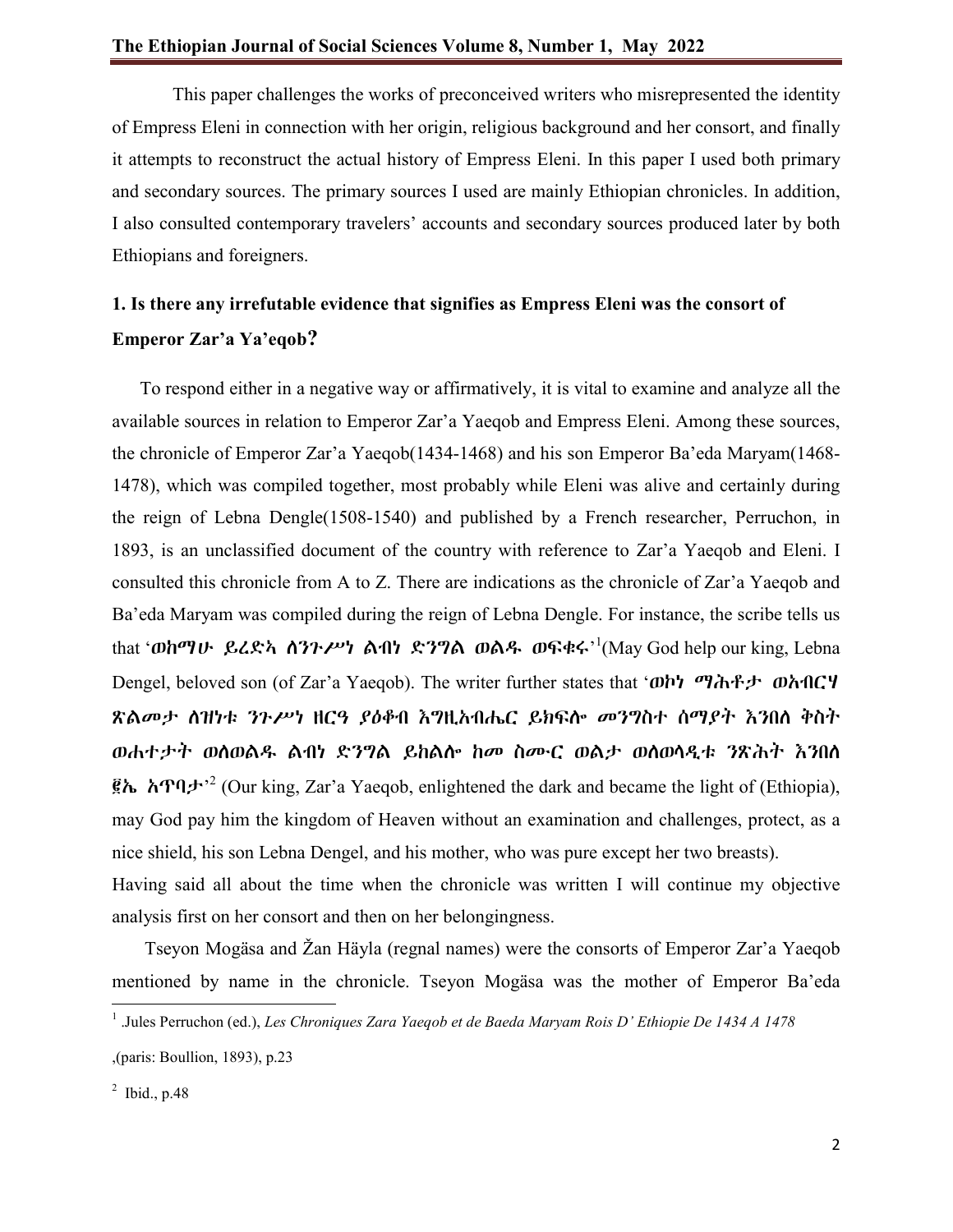Maryam and certainly, though not stated in the chronicle, she was the Qägn Bäaltihat or the right hand Empress of Zar'a Ya'eqob. Concerning Tseyon Mogäsa, the chronicle states that 'ወበእለተ ተዝካራሄ ለይእቲ እሙ ዘስማ ጽዮን ሞገሣ ወሰደ ወልዳ በእደ ማርያም እጣነ ወማሕቶተ'<sup>3</sup>(Ba'eda Maryam took incense and candle light to the memorial day of his mother who was called Tseyon Mogäsa). Regarding Žan Häyla, the scribe states that ' $\omega \wedge \omega \wedge \gamma$ ' ኃይላ ይዕተ መካነ ከመ ይኩና ርስተ እስመ ብዕሲተ ንዕሱ ይዕቲ ዘተሰምየት ግራ በዓልቲሐት' 4 (He (Zar'a Yaeqob) gave this place (Eba) to be an estate of Žan Häyla, who was his youth's wife and designated as Gera Bäaltihat (empress of the left hand). According to the chronicle of Zar'a Yaeqob, Žan Häyla aka Fremaryam, was the favourite wife of Zar'aYaeqob. In addition to Eba, Zar'aYa'eqob gave the church of Mäkanä Maryam to Žan Häyla, who was the mother of his daughters, namely Berhan Zämäda, Mädhen Zämäda, Säblä Maryam and Del Debaba.<sup>5</sup>

 Except Tseyon Mogäsa and Žan Häyla, the chronicle of Zar'a Yaeqob and Baeda Maryam which is compiled together says nothing about another consort of Emperor Zar'aYaeqob. On the other hand, one queen by the name Ite Žan Zela and Eleni mentioned in the chronicle in association with the two Muslim leaders of Hadiya, Mahiko and Mehemad respectively. Mahiko was a disobedient Garad of Hadiya and his disobedience to Emperor Zar'aYa'eqob was described as follows:

ወእምዕበየ ኀይሉ ወኀበ ሐድያሰ ገራድ ሶበ ለአኩ ቃለ አጼ እንዘ ይብሉ ነዓ ውስተ ዴዴነአ ፀዊረከ መንግሥአ ወይቤ ውዕቱ ሐድያ ገራድ ዘስሙ ማሂኮ ወልዱ ለገራድ ምሕመድ ወእኁሃ ለእቴ ዣን ዜላ ንግሥት ቀኝዕ በዓልቲሐት ኢይመጽአ አንሰአ ኀበ ዴዴክሙ ወኢወጽአ እምብሔርየአ እንዘ ይብል ከመዝ ለአከ ወዕቱኒ ወአበየ ቃለ ንጉሥ::6 (When they sent an order of the emperor to Garad of Hadiya, to summon him to the court and pay his tribute, because he felt strong, Hadiya Garad, whose name was called Mahiko and son of Garad Mehemad and brother of Ite Žan Zela, Queen of the right Bäaltihat,

Harald Aspen,etal (Trondhem, 2009), p.52

 $3$  Ibid., p.106

 $<sup>4</sup>$  Ibid., p.87</sup>

<sup>5</sup> Ibid. ,pp.54-55, See also Rita Pankhurst, "*Taytu's Foremothers: Queen Eleni, Queen Sablawangel and Bati Del* 

*Wanbara"* in Proceedings of the 16<sup>th</sup> International Conference of Ethiopian Studies, (eds.) by Svein Ege,

<sup>6</sup> Perruchon(ed.), *Les Chroniques Zara Yaeqob et de Baeda Maryam*, pp.16-17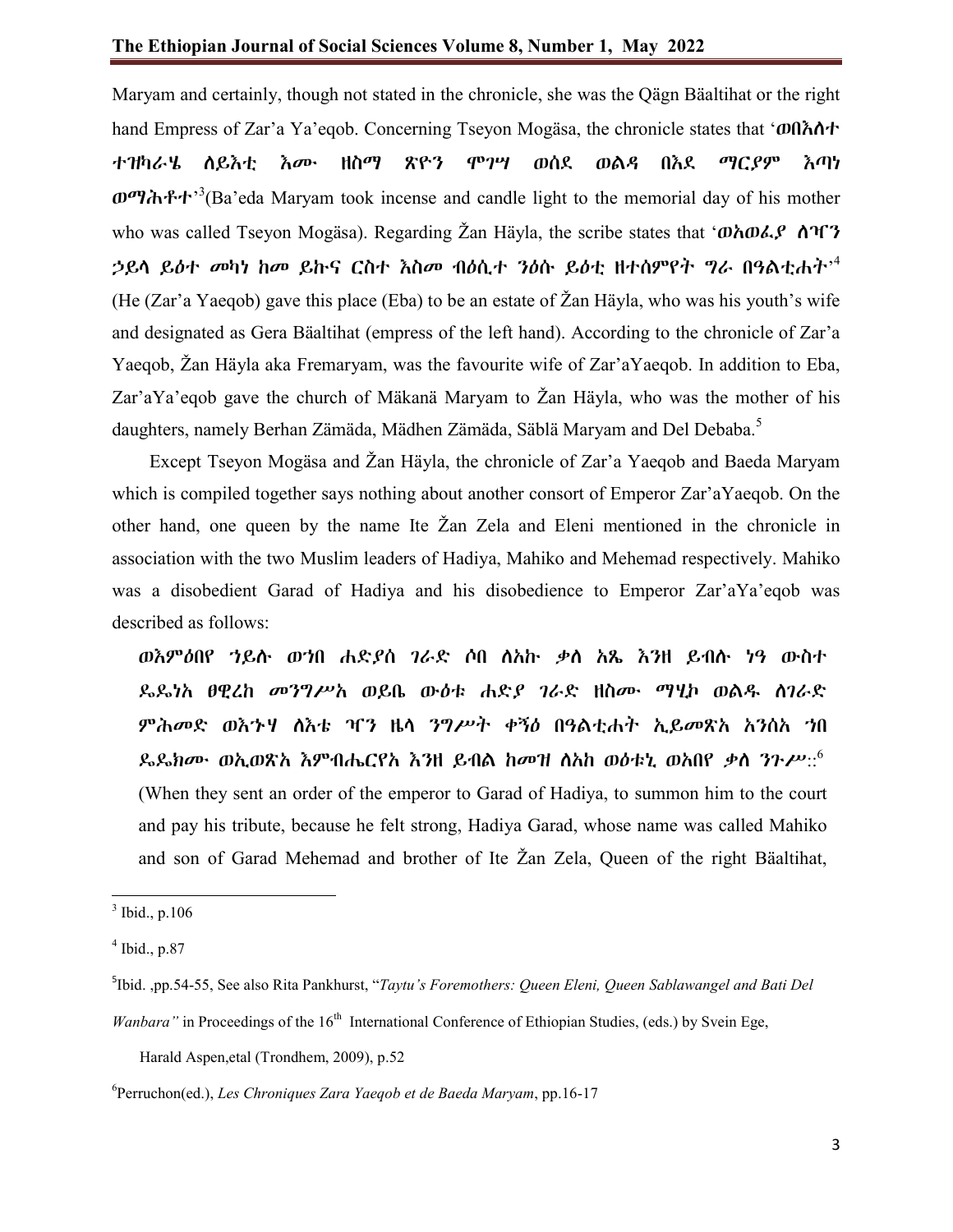rejected the call of the emperor and responded by saying that neither he will come to the court nor will he leave his kingdom).

On the other hand, the chronicler relates that 'ወነበረ ኀበ አዘዝዎ በሀገረ አይፈርስ ለውዕቱ ሐድ*ያ ገራ*ድ ምሕመድ አቡሃ ሰንግሥት እሴኒ ቀኝዕ በዓልቲሐት<sup>,7</sup>(As he was ordered, Hadiya Garad Mehemad, father of Queen Eleni, Qägn Bäaltihat, stayed at a place called Ayfärs). As stated clearly above, the name Ite Žan Zela and Eleni are presented in association with Mahiko and Mehemad, brother of Žan Zela and father of Eleni respectively. In other words, Ite Žan Zela and Eleni were not mentioned as wives of Emperor Zar'aYaeqob anywhere in the chronicle. Moreover, these names, Žan Zela and Eleni, are incompatible with both Zar'a Ya'eqob and Mehemad respectively. Firstly, Zela, a suffix given for a regnal name, unless it was the title of a queen of Hadiya Garad, it is unknown in Ge'ez literature as a regnal name. Ite Žan Zela was the title of the right hand queen. The prefix Žan, however, was the title of the left hand empresses for Ethiopian emperors. For instance, the left hand empresses of Zar'a Ya'eqob and Ba'eda Maryam were called Žan Häyla and Žan Säyfa respectively. If Ite Žan Zela had been the right hand queen of Zar'a Ya'eqob, the suffix for her royal name would be called Mogäsa rather than Žan because Mogäsa was the most frequent regnal name for the right hand empresses of Ethiopian emperors in the period between fifteenth and eighteenth centuries. Accordingly, the right hand Queen of Zar'a Yaeqob was called Tseyon Mogäsa. Some of the royal names of Ethiopian empresses include Tseyon Mogäsa(Zar'a Ya'eqob), <sup>8</sup> Admas Mogäsa (Ba'eda Maryam)<sup>9</sup>, Naod Mogäsa  $(Naod),<sup>10</sup>$ Admas Mogäsa  $(Minas)<sup>11</sup>$ , Malak Mogäsa(Sarsa Dengel),<sup>12</sup> Seltan Mogäsa (Susenyos), <sup>13</sup> Aelaf Mogäsa (Yohannes I), <sup>14</sup> and Berhan Mogäsa (Bakaffa).<sup>15</sup>

11Conti K. Rossini (ed.), *Historia Regis Sarsa Dengel (Malak Sagad),* (Paris: Vol.1, 1907), p.6

<sup>-&</sup>lt;br>7  $\mathrm{7}$ Ibid., p.59

 $8$  Ibid., p.106

 $<sup>9</sup>$  Ibid., p. 125</sup>

<sup>10</sup> Tekletsadiq Makuria, *Ya Ityopia Tarik ka Atse Lebna Dengel eska AtseTewodros ( A History of Ethiopia from Emperor Lebna Dengel to Emperor Tewodros*), ( Addis Ababa: NP, 2000 E.C.(rpt), p.22 See also Tekletsadiq Makuria, *Ya Ityopia Tarik ka Atse YekunoAmlak eska Atse Lebna Dengel (A History of Ethiopia from Emperor YekunoAmlak to Emperor Lebna Dengel*,(Addis Ababa: Berhanena Selam Printing Press, 1966),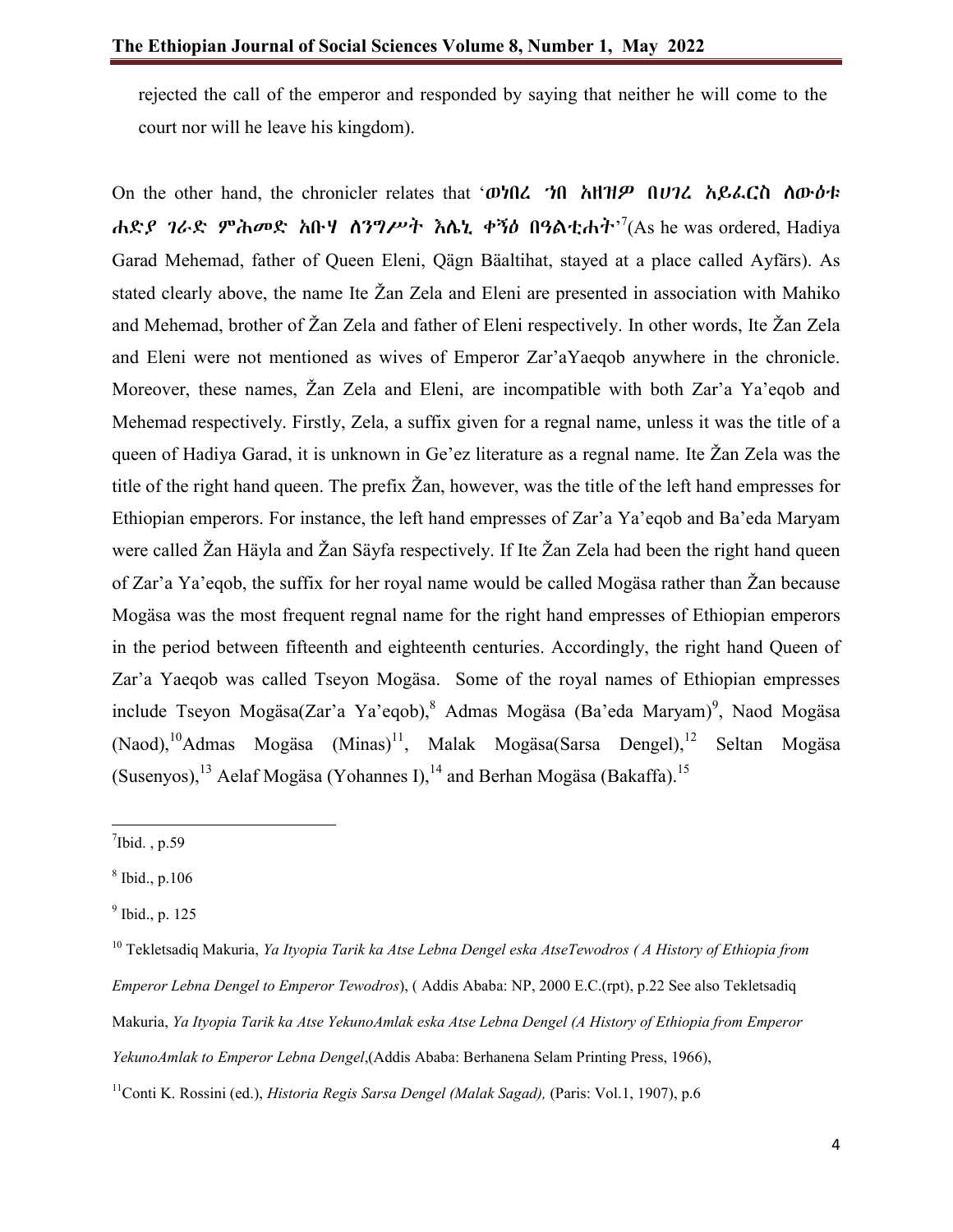Secondly, the name Eleni mentioned in association with Mehemad, Garad of Hadiya, is a misnomer because the name Eleni is neither a baptismal nor a regnal name. It is merely a proper name for a Christian woman. Rita, erroneously, had attempted as if Eleni was a baptismal name.<sup>16</sup> Rita's claim is groundless. As to me the name Eleni spelt as a daughter of Mehemad is a slip of the pen. Accordingly, the name Eleni must be emended into Zela because the writer unconsciously alludes to the name Eleni instead of Zela, obsessed by Empress Eleni, widow of Emperor Ba'eda Maryam and whose chronicle is also compiled with Zar'a Ya'eqob. Furthermore, Ite Žan Zela's brother and father were not loyal to Emperor Zar'a Ya'eqob. It is pretty clear that Mahiko was a rebellious leader of Hadiya and his father Mehemad, albeit obedient, was not trustworthy in the court of Zar'a Ya'eqob. During the battle between Arwe Bädlay and Zar'a Yaeqob in 1445, Mehemad was kept away from the battle field because of his religion and was ordered to stay at Ayfärs because he was not trusted.<sup>17</sup>

 Several writers, both local and foreign, contemplate that Zar'a Yaeqob had married several wives. However, the claim of these writers was not supported by the chronicle. If Zar'a Ya'eqob had married more than two consorts, there is no need to designate his consorts as Gera Bäaltihat and Qägn Bäaltihat. Despite the fact that polygamy was unacceptable in Christianity, it appears legal for Ethiopian emperors in the fifteenth century. Zar'a Yaeqob, Ba'eda Maryam and Naod had married two consorts each. The possible justification behind this permission for the aforementioned emperors seem that all of them came to the throne after marriage and a son born from a wife before coronation was not legitimate to succeed the throne. As a result, the three Ethiopian emperors married a second wife officially after their coronation. To differentiate the first from the second, they designate the first wife as Gera Bäaltihat and the second wife as Qägn Bäaltihat. Qägn Bäaltihat was the identity card for the main wife of an emperor in the fifteenth century, and it happened in line with the Psalm of David. 'Upon thy right hand did stand the

12Alemu Haile (trans.), *Ya Ityopia Tarik: Ya Atse Susenyos Zena Mawael (1597-1625 ( A History of Ethiopia: A* 

*Chronicle of Emperor Susenyos (1604-1635*), (Addiss Ababa: Sirak Printing Press, 2005 E.C.), p.74

<sup>13</sup> Ibid., p.35

<sup>14</sup> W. Wright (ed.), *Catalogue of the Ethiopic Manuscripts in British Museum*, (London: 1877), Orient.510, f.238a

<sup>&</sup>lt;sup>15</sup> Ibid. Orient. 636, f.5b

<sup>16</sup> Rita Pankhurst, "*Taytu's Foremothers*, p.52

<sup>17</sup> Jules Perruchon,(ed.),*Les Chroniques Zara Yaeqob*---, p.59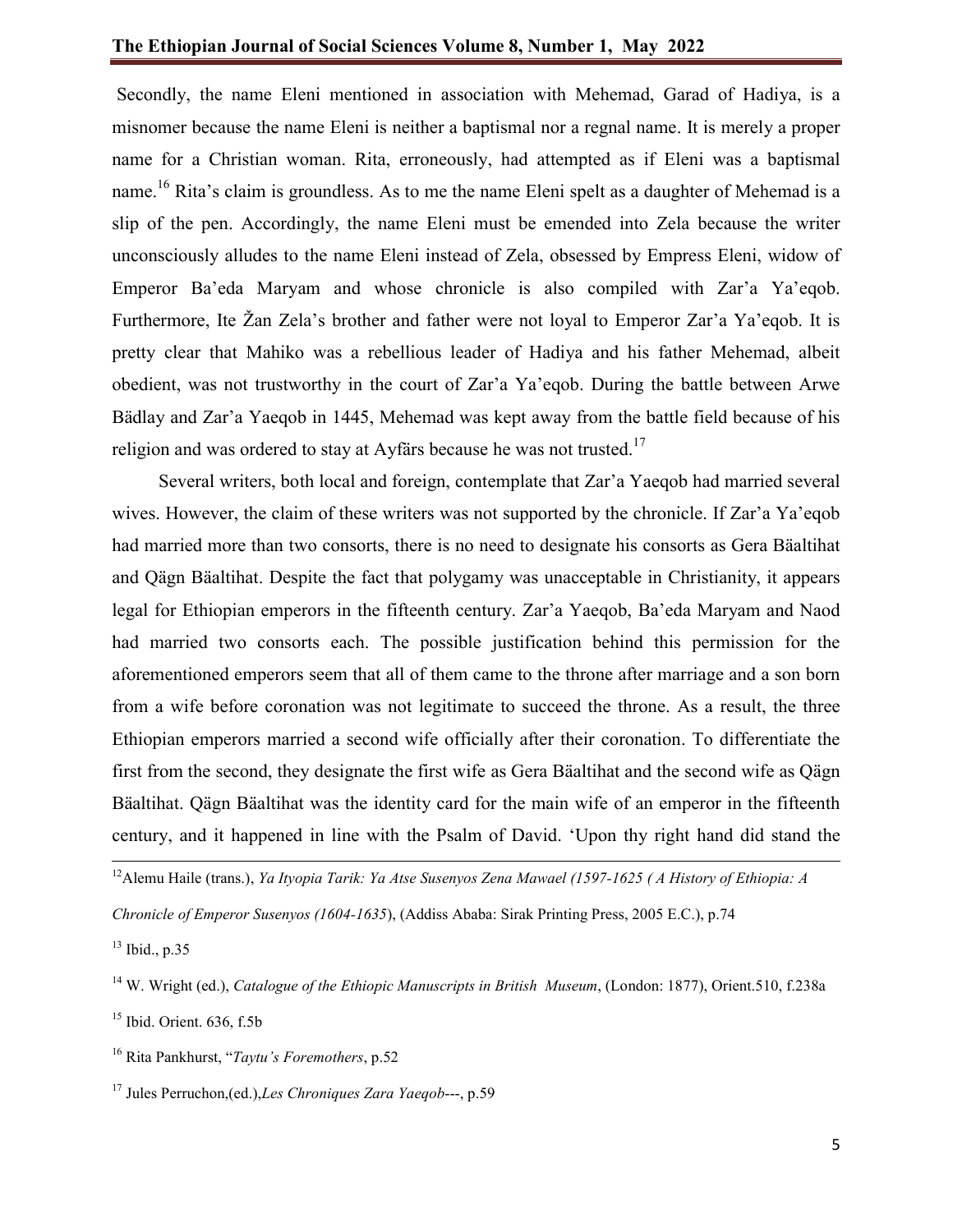## **The Ethiopian Journal of Social Sciences Volume 8, Number 1, May 2022**

queen in gold of Ophir.<sup>18</sup> According to sources, the successors of Zar'a Yaeqob, Ba'eda Maryam and Naod were born from Qägn Bäaltihats or right hand empresses. For example, Naod was succeeded by his second son, Lebna Dengel, though he had an older son from his first wife.<sup>19</sup> In this regard, Emperor Galawdewos, in his letter to king Joao of Portugal, states that 'This letter is sent in the presence of King of Ethiopia, Asnaf Sagad, son of King Wanag Sagad, second son of King Naod.<sup>20</sup>Because of the aforementioned reasons Emperor Zar'a Yaeqob had married two wives, Žan Häyla and Tseyon Mogäsa. Apart from these two, there is not any irrefutable evidence in the chronicle as Eleni was his consort. Anybody, who is literate of the Ge'ez language, will not be deceived by the claims of ill-informed writers anymore. Ite Žan Zela, who was not mentioned as a wife of somebody in the chronicle of Zar'aYaeqob, was the queen of Hadiya Garad, contemporary of Emperor Lebna Dengel. Alvarez, who was in Ethiopia in the period between 1520 and 1526, described the queen as follows:

It was fifteen days since the Moorish Queen had come to this court, she was the wife of the King of Adea [Hadiya] ...This queen came to the Prester to ask him for assistance, saying that a brother of her husband had risen against her and taking the kingdom. This queen came quite like a queen, and brought with her fully fifty honorable Moors on mules and a hundred men on foot, and six women on good mules, they are not very dark people. Eighteen days after this queen's arrival, she received dresses. $21$ 

This queen stayed in the court of Lebna Dengel in need of assistance and in response to her request he sent fifteen thousand troops to subdue the uprising in the kingdom of Hadiya but the uprising continued and as result Lebna Dengel determined to make a campaign and went in person to subdue the uprising and as soon as he entered the kingdom all the people in Hadiya obeyed him as their sovereign.<sup>22</sup> I think, this queen was Ite  $\check{Z}$ an Zela and the most possible

<sup>18</sup> Holy Bible: *King James Version*, Psalm 45:9

<sup>19</sup> Lord Stanley (trans.), *Narrative of the Portuguese Embassy to Abyssinia During the Years 1520-1527*, (London:

Hakluyt Society, 1881), p.143

<sup>20</sup> Richard S. Whiteway (trans.), *The Portuguese Expedition to Abyssinia in 1541-1543*, (London: Hakluyt

Society,1902),pp.115-116

<sup>21</sup> Lord Stanley (trans.), *Narrative of the Portuguese Embassy*, p.323

 $22$  Ibid. pp. 325-330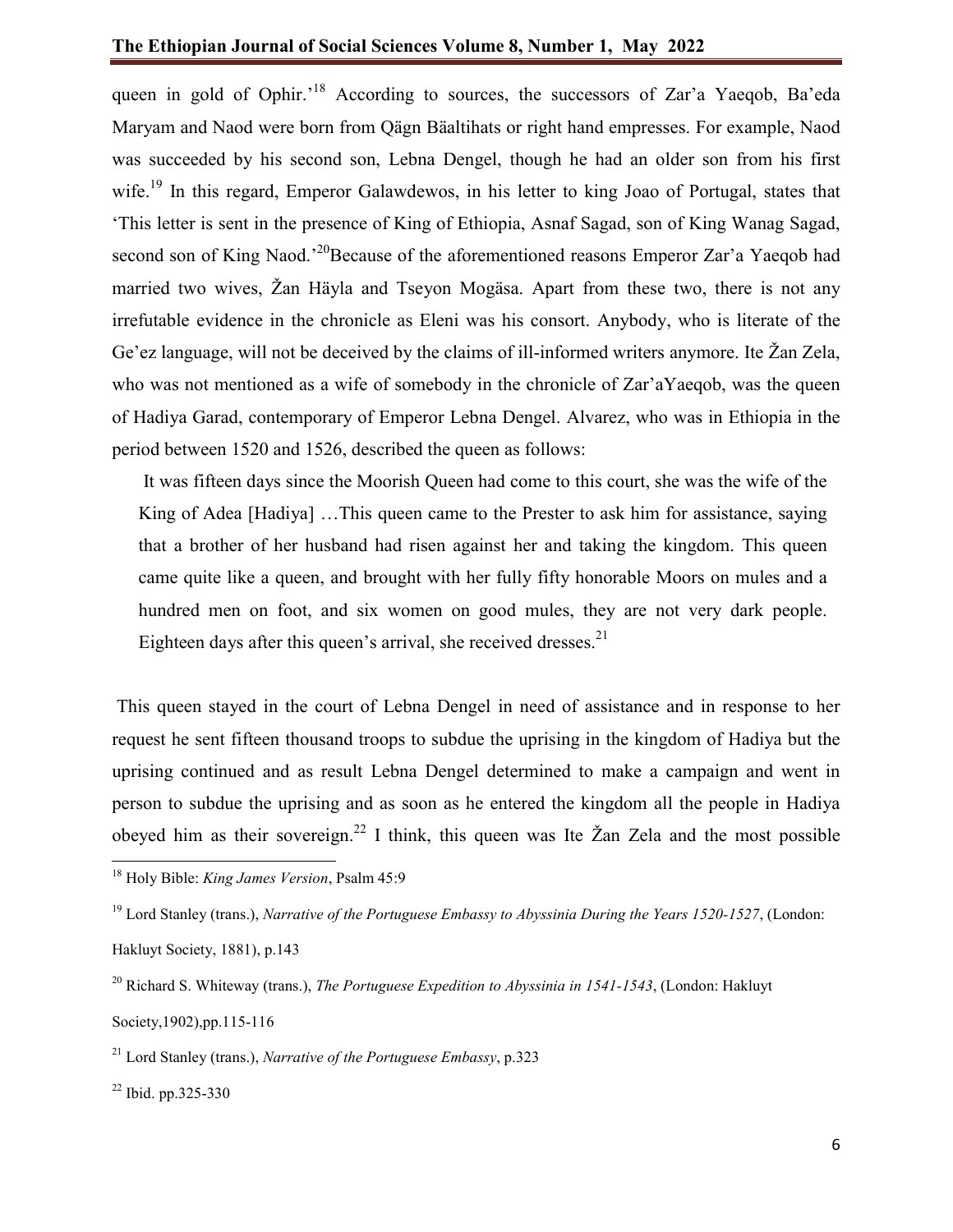justification why her name was mentioned in the chronicle of Zar'a Yaeqob in connection with her brother and father, who were contemporaries of Zar'a Yaeqo, is because the writer was familiar with Ite Žan Zela in the court of Lebna Dengel and due to the fact that the chronicle of Zar'a Yaeqob and Ba'eda Maryam was compiled during the reign of Lebna Dengel.

Although there are no testimonies in the chronicle that would support their claim appropriately, some writers, both local and foreign, had misrepresented the personal identity of Empress Eleni. For instance, Beckingham and Huntingford had misrepresented the history of Eleni aka Romna by misquotations. They misquote and misrepresent it as:

Lebna Dengel, son of Naod, was grandson of Baeda Maryam through his first wife Romana Warq. But although this queen was capable of asserting herself when necessary, she was wholly surpassed by the forceful personality of Eleni. This woman, the daughter of Mehmad (Muhammad) the Moslem governor (garad) of Hadya, was married-doubtless as a matter of policy-by Zara Yaeqob; she was his senior queen (the queen of the right).After his death she became the second wife of his successor Baeda Maryam, who make her his queen of the right, in spite of the fact that Romana Warq his first queen 'the wife of his youth' as the chronicler calls her, was alive. $123$ 

As stated above in detail, the first wives of Zar'a Yaeqob and Ba'eda Maryam before coronation were called Žan Hayla and Žan Sayfa respectively. Besides, Romana Warq was a name for the daughter of Naod and sister of Lebna Dengel, and mother of Hamelmal. Romna was another name of Eleni and mother of Eskender and Naod. She was not the wife of his youth for Ba'eda Maryam as reported by Beckingham and Huntingford wrongly but a wife after coronation. Above all, a wife of Zar'a Yaeqob cannot be a wife of Baeda Maryam, his son.

Among Ethiopian writers, the late professor Taddesse Tamrat and Tekletsadiq Makuria, a guru of medieval Ethiopian history and, a prolific writer respectively, were well-versed in Geez literature and I think they have consulted the chronicle of Zar'a Yaeqob and Ba'eda Maryam, which was published in 1893. Regrettably, both of them failed to narrate accurately what was written in the chronicle.

It is evident that Empress Eleni was the consort of Emperor Ba'eda Maryam and this was confirmed by the chronicle and acknowledged by other subsequent chronicles. Contrary to this,

23C. F. Beckingham and G. B. Huntingford(eds.), *The Prester John of the Indies: A True Relation of the Lands of the Prester John being the narrative of the Portuguese Embassy to Ethiopia in 1520, written by father Francisco Alvares*,(Cambridge: The Hakluyt Society, 1961), p.14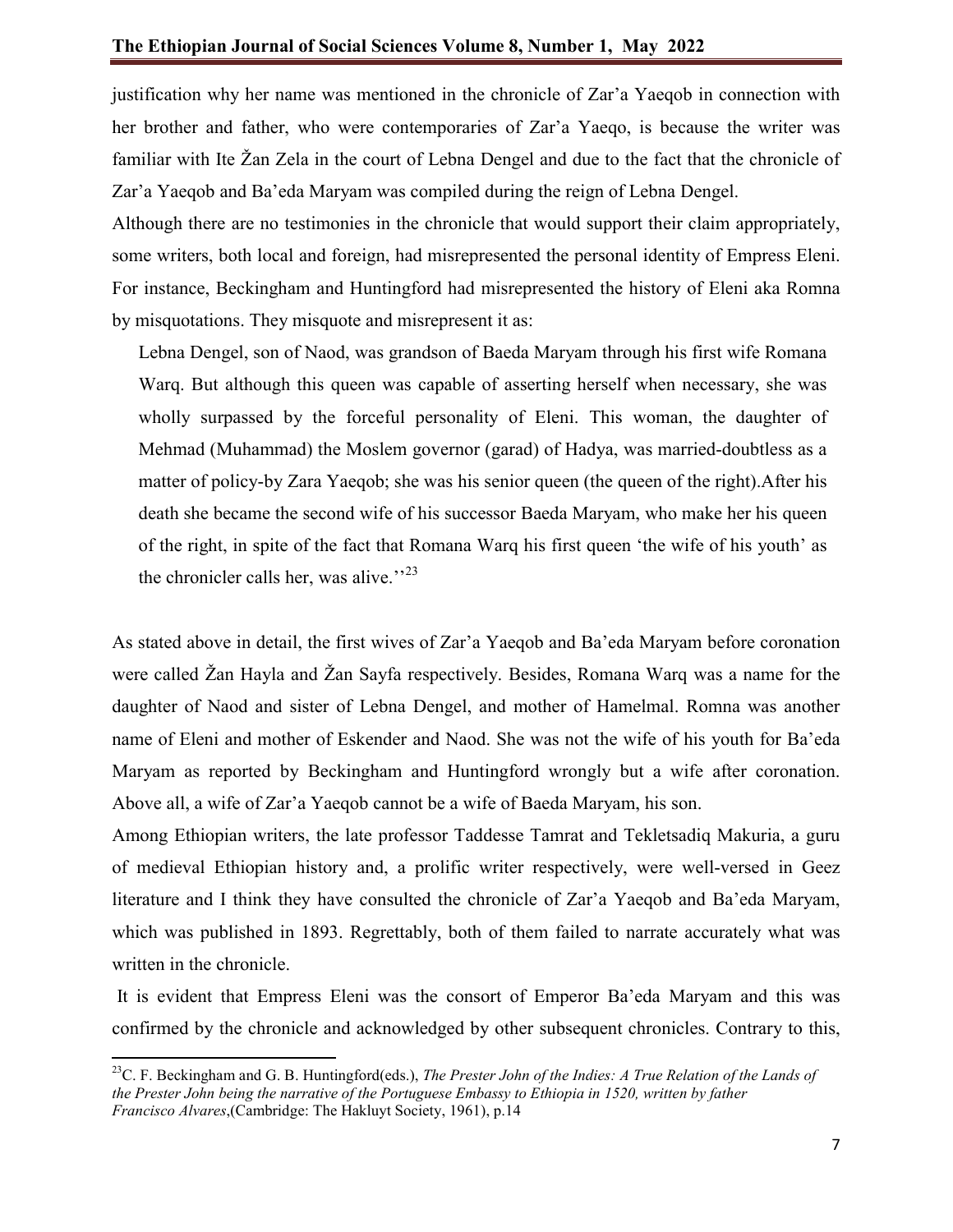Taddesse contends as if Eleni was the consort of Zar'a Yaeqob. He asserts that 'Eleni was originally a Hadiya princess, married to King Zar'a Yaeqob as early as 1445, some years before Baeda Maryam was born.'<sup>24</sup> Taddesse cited the chronicle of Zara Ya'eqob as a source but quoted inaccurately. So the assertion of Taddesse is far-fetched and utterly misleading. Let alone a specific year of matrimony between Zar'a Yaeqo and Eleni, there is no any kind of clue to support his claim. As stated earlier, Žan Häyla and Tseyon Mogäsa were the two consorts of Zar'a Ya'eqob. Taddesse further argues that 'When Zara Yaeqob died, Eleni retained her old title Qägn Bäaltihat in the court of his successor. Her position appears to have been purely ceremonial and she was not numbered among the four wives of the new king.<sup>25</sup> Taddesse seems misled by the assertion of Beckingham and Huntingford. They assert that 'Baeda Maryam was very fond of Eleni, but regarded her as his mother which suggests that she was a wife in name and status only, and confirms the assertion of Tellez that she was childless.<sup>26</sup>This is a wild imagination; one could not marry a wife for the sake of name and status only. As a matter of fact, Ba'eda Maryam loved Eleni very much because she was perfect in everything and the mother of his sons, Eskender and Naod. Besides, Empress Eleni was the right hand empress of Ba'eda Maryam and her title was Admas Mogäsa, not Qägn Bäaltihat. Regarding her title, the chronicle states that 'ወለብዕሲተ ንዕሱ ግራ በዓልቲሐት ሰመይዋ ዣን ሰይፋ ወለቀኝዕ በዓልቲሐት እሌኒ ሰመይዋ  $\hbar \mathcal{K}$ ማስ ሞገሣ'<sup>27</sup>(His (Ba'eda Maryam) youth's wife, empress of the left hand, designated as Žan Säyfa and Eleni, empress of the right hand, designated as Admas Mogäsa).

 Žan Säyfa and Admas Mogäsa were the two consorts of Ba'eda Maryam but Taddesse did not want to acknowledge it. Empress Eleni was the favourite wife of Emperor Baeda Maryam. His love to Eleni and her personal qualities is depicted as follows:

ወለቀኝ በዓልቲሐት ዘስማ እሌኒ አፍቀራ ጥቀ ንጉሥ በጾታሃ እስመ ኮነት ፍጽምተ በኩሉ ኀበ እግዚአብሔር በገቢረ ጽድቅ ወሃይማኖት በገቢረ ጸሎት ወቁርባን ወበዓለምኒ በሥርዓተ ማዕድ ወሕግ በአእምሮ መጽሐፍ ወነገር በእንተዝ ኩሉ አፍቀራ ንጉሥ ፌድፋደ ስንግሥትነ እሴኒ ወረሰ*ያ* ከመ እሙ: $^{28}$ 

 $25$  Ibid.

<sup>24</sup> Taddesse Tamrat, *Church and State in Ethiopia, 1270-1527*, (Oxford: Clarendon Press, 1972), p.288

<sup>26</sup> Beckingham and Huntingford, *The Prester John of the Indies*, p. 14

<sup>27</sup> Jules Perruchon (trans.), *Les Chroniques Zara Yaeqo*, p.125

<sup>28</sup> Ibid.pp.175-176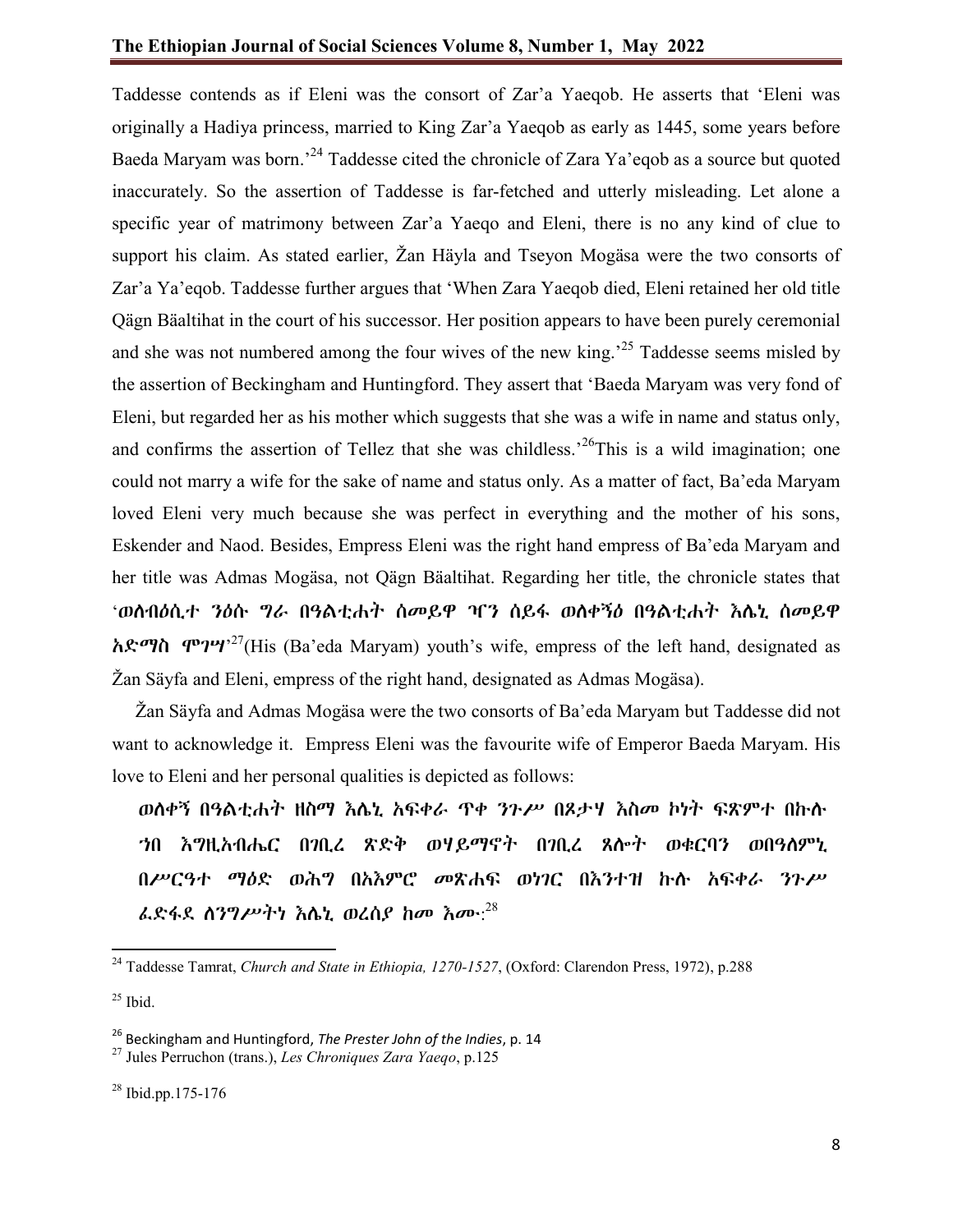(Our king (Ba'eda Maryam) loved Qägn Bäaltihat very much for the sake of her femininity and her name was called Eleni. She was perfect in everything in front of God by practicing righteousness and having strong faith, by praying and receiving the Holy Communion. In worldly terms, she was accomplished in preparing food (royal table) and familiar with law, state affairs and knowledgeable with books. For all these qualities, the king greatly loved our queen Eleni and treated her as his own mother).



Fig. 3 HMML EMDA 00010, fol. 10r, King Bä<sup>2</sup>adä Maryam, Queen Eleni, and the clergy of Märțulä Maryam.

Adapted from: Habtamu M. Tegegne, "*Fragility and Resilience: Church History and Myth in Nineteenth Century Ethiopia"* in Æthiopica 23(2020), p.137.

The above picture is an extant testimony as Eleni was the consort of Be'eda Maryam.

As opposed to the above ample testimonies, Taddesse persisted in his reluctance as Eleni was not the consort of Ba'eda Maryam by taking the phrase ' $h\sigma v$   $\hbar \sigma v$ '(as his own mother), as an indicator and argues that 'It is very clear from this that Eleni was not Ba'eda Maryam's wife. But in deference to his father Zara Yaeqob and to her own apparently capability, he let her retain the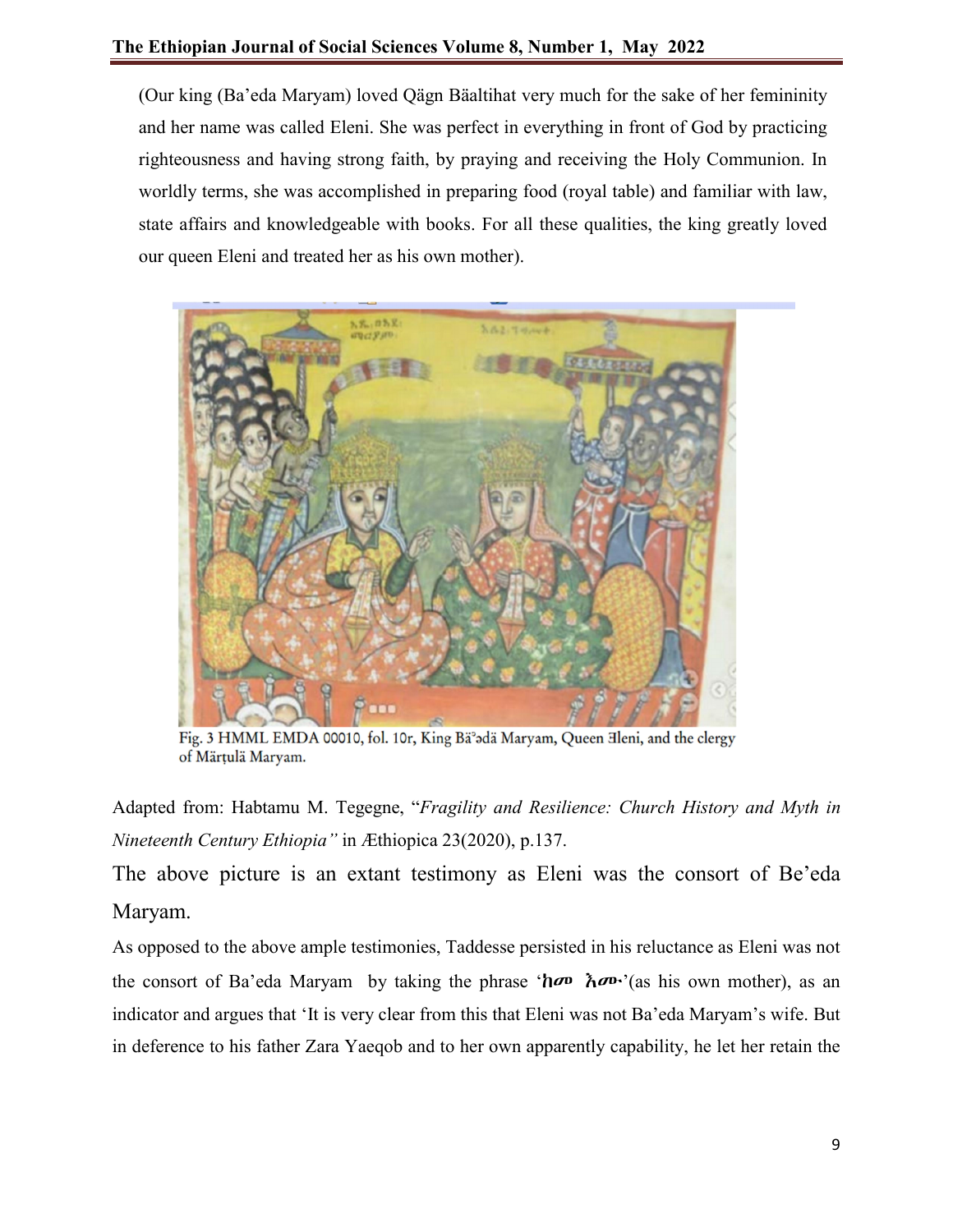title of Qägn Bäaltihat which she already held in Zar'a Yaeqob's court.'<sup>29</sup>Taddesse's argument is implausible and I don't think that his argument would help him one iota to convince honest historians who consulted the chronicle of Zar'a Yaeqob and Ba'eda Maryam. Besides, Qägn Bäaltihat was not the title of Empress Eleni. Admas Mogäsa was her title. Even when he came across to persuasive evidence in the later times that signify as Eleni was the consort of Ba'eda Maryam and mother of his sons, Taddesse did not want to change his mind and admit his mistakes. He reluctantly reported as:

Baeda Maryam's queen, who was the mother of both his successors, Eskender (1478-1494) and Naod(1494-1508), is reported to have been a member of a family of regional notables in Ennäse and Ennäbse; she is closely associated with the great Cathedral of Martula Maryam.<sup>30</sup>

Tekletsadiq, unlike Taddesse, had reflected different views in his different works concerning Empress Eleni's husband and her belongingness. Tekletsadiq asserts that 'አጼ ዘርዓ ያዕቆብ ከሐድያ ባላባት የምትወለደውን ጽዮን ሞገሣ የምትባለውን ሴት አግብተው ነበር፡፡እንደዚሁም ልጃቸው በእደ ማርያም እሌኒንና ሮማነወርቅን ሁለቱም ከአዳል ባላባት የሚወለዱትን አግብተው ነበር::' 31(Atse Zar'a Yaeqob married a woman called Tseyon Mogäsa, who was native of a Hadiya notable. Likewise, his son Ba'eda Maryam married Eleni and Romanäworq; both of them were natives of Adal).

Tekletsadiq's claim is fictitious. Tseyon Mogäsa, indeed, was the wife of Zara Ya'eqob and the mother of Ba'eda Maryam but her belongingness was not mentioned anywhere in the chronicle. Eleni, in fact, was the wife of Ba'eda Maryam but Romna is another name of Eleni, not another wife of Ba'eda Maryam. The assertion of Tekletsadiq that Eleni and Romna were natives of Adal is also inaccurate. Tekletsadiq, contrary to the aforementioned assertion, states as 'አጼ ዘርዓ ያዕቆብ ሁለት ሚስቶች ነበሩአቸው አንደኛይቱ ቀኝ በዓልቲሐት ሁለተኛይቱ ግራ በዓልቲሐት

University, Vol.I, 1994), p.959

<sup>29</sup> Taddesse , *Church and State*, p.288

 $30$  Taddesse Tamrat, "*Ethiopia in Miniature: The Peopling of Gojjam*" in Papers of the  $12<sup>th</sup>$  International

Conference of Ethiopian Studies, by Harold G. Marcus & Grover Hudson(eds.), (Michigan: Michigan State

<sup>31</sup> Tekletsadi, *Ya Ityopia Tarik ka Atse Lebna Dengel*,p.21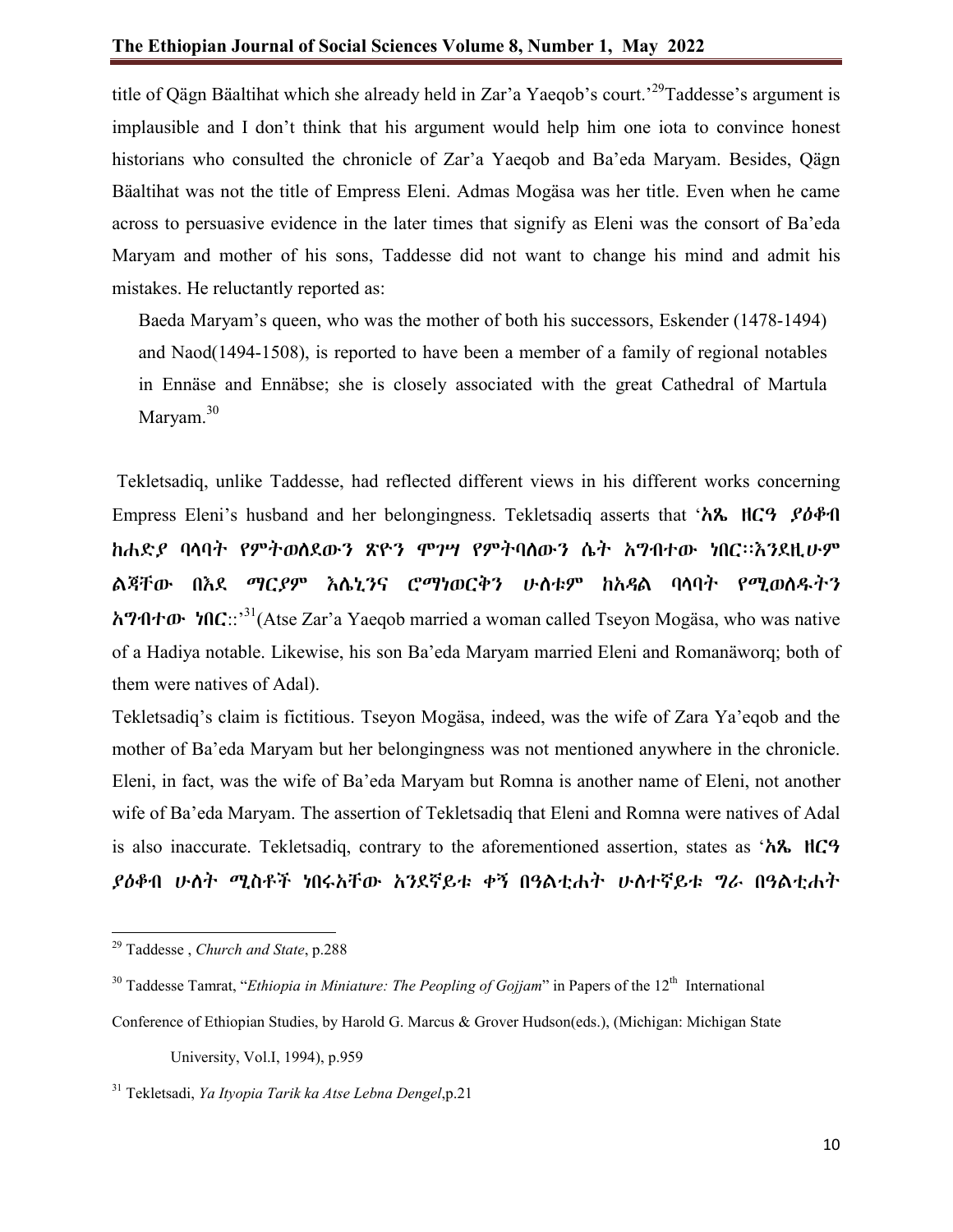ይባላሉ፡መጽሐፍ የሐድያውን የገራድ መሐመድን ልጅ ንግሥት እሌኒን ቀኝ በዓልቲሐት የልጅነት ሚስታቸውን ዣን ኃይላን ግራ በዐልቲሐት ይላቸዋል::' $^{32}$ (Atse Zar'a Yaeqob married two wives. The first was called Qägn Bäaltihat and the second Gera Bäaltihat. The book tells us that the daughter of Garad Mohammad, Queen Eleni, was queen of the right hand and his youth's wife, Žan Häyla, queen of the left hand). Tekletsadiq's claim is baffling. At first, he told us about Tseyon Mogäsa only and here Tekletsadiq tells us about another two wives. Actually, the chronicle tells us only the two wives of Zar'a Yaeqob,Žan Häyla and Tseyon Mogäsa. Tekletsadiq, inconsistently, continued his speculation as follows:

አጼ በእደ ማርያም በእስለሞቹና በክርስቲያኖቹ መካከል ሰላም እንዲመሰረት የዘመኑን የጋብቻ ዘዴ በመከተል የሐድያውን ባላባት የገራድ መሐመድን እህት እስላሚቱን ክርስትና አስነስተው አግብተው እንደ አባቶቻቸው ንግሥት እሌኒ ቀኝ በዓልቲሐት አሰኝተው አብረው ይኖሩ ነበር፡፡ አጼ በእደ ማርያም ሚስቱን ንግሥት እሌኒን እንደ እናቱ ይወዳት ነበር ሲል ዜና መዋዕሉ የገለጸልን የደዋሮ ባላባትና የእስላም ተወላጅ ነበሩ፡…አሁንም አጼ ናዖድ የድዋሮውን ገራድ የእስላሙን ልጅ ክርስትና በተነሱበት ቀን ስማቸውን እንደ አባቶቻቸው እሌኒ አሰኝተው በሕግ አገቡ እኒህም ሴት ሥርዓተ ንግሥ በተደረገላቸው ቀን ናዖድ ሞንሣ የሚባል ስመ መንግስት ተሰጣቸው። $^{33}$ 

(Following the fashionable marriage system of the time and to maintain peace between Muslims and Christians, Atse Ba'eda Maryam married a Muslim woman, sister of Garad Mohammad, a Hadiya notable. On her baptismal day Ba'eda Maryam ordered to be called Queen Eleni, Qägn Bäaltihat as his fathers' and began to live together. Queen Eleni, Atse Baeda Maryam's wife, stated in the chronicle that her husband loves her as his own mother, was a Muslim and native of a Dawaro notable.…Atse Naod also married a Muslim, daughter of Dawaro Garad and designated her name Eleni as his fathers' on the day when she was baptized. This woman was given a regnal name called Naod Mogäsa on the day when the coronation ceremony took place).

The claim of Tekletsadiq regarding the origin of Eleni and Naod Mogäsa is an invented one. There is no evidence for what his claim. Tekletsadiq makes Eleni once native of Adal and

<sup>32</sup> Tekletsadiq*, Ya Ityopia Tarik ka Atse Yekunoamlak*,p.189

<sup>33</sup> Ibid.pp.364-365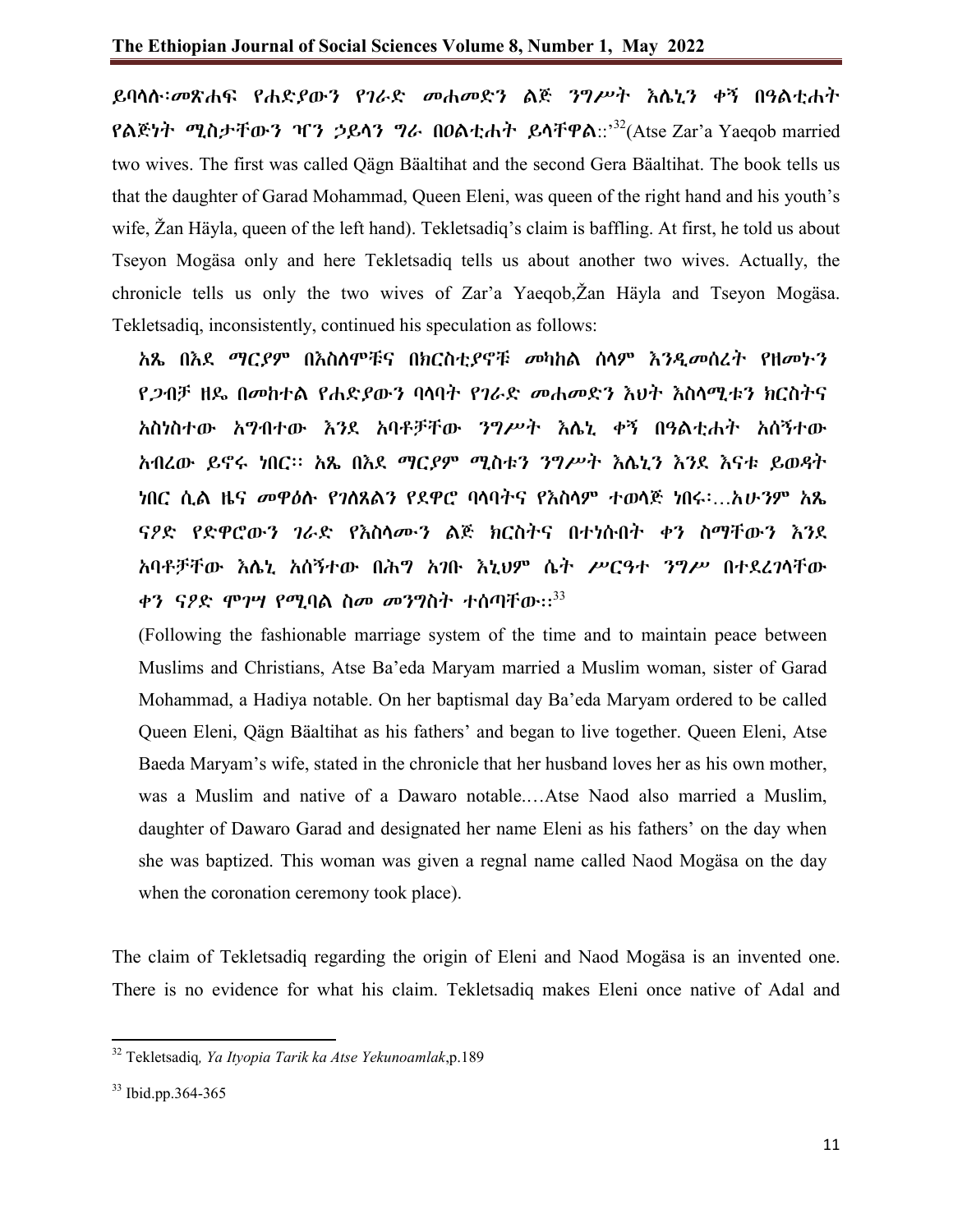another time native of Hadiya and then of Dawaro. His argument to associate the name Eleni with the wife of Zara Yaeqob, Baeda Maryam and Naod and the origin of empresses namely Tseyon Mogäsa, Admas Mogäsa and Naod Mogäsa with the Muslim Community of Hadiya and Dawaro was also groundless. In addition, Tekletsadiq wrongly quoted Eleni as a sister of Garad Mohammad. In the chronicle of Zar'a Yaeqob, a queen of Hadiya was mentioned as a sister of Mahiko and a daughter of Mehemad. Tekletsadiq, when he accessed a new circumstantial evidence, in relation with Eleni's belongingness, he was reluctant to acknowledge the source. His skeptical narration was presented in such a manner:

አንድ በአማርኛ የተጻፈ ታሪክ… በእደ ማርያም የእነብሴይቱን ባላባት የምጣድ ቤቲቱን እሌኒን አግብቶ አነገሣት ይህችም እሌኒ ንግሥት መርጡለማርያምን ሰራች ይላል፡ በሌላ ላይ እልፍ ብሎ የናዖድ እናት ያደርጋታል፡፡ ታሪኩ በጥየቃ የተጻፈ ስለሆነ በሙሉ ሊታመን አይቻልም በእርሳቸው ዘመን አቅራቢያ የነበሩ ፖርቱጋሎችና ሌሎችም ፀሐፊዎች ሁሉ የድዋሮው የመሐመድ ልጅ ያደርቸዋል በግዛት የጎጃምን አብዛኛውን ክፍል ትገዛ እንደ ነበርበእነሴ የሚገኘውን መርጡለማርያምን ያሠራች እርስዋ መሆንዋን ታሪክ ፀሐፊው ሁሉ ተስማምቶበታል ምናልባት አባት የደዋሮ ባላባት እናት ጎጃሜ ትሆን ይሆን አይታዎቅም:: $34$ 

(A history book written in Amharic… states that Ba'eda Maryam married and crowned Eleni, who was a notable of Ennäbse and head of the royal table. This queen, Eleni built the church of Märtula Maryam. On the next page, the writer makes her the mother of Naod. Because the book was written from an interview, it is doubtful to accept it fully. Her contemporaries, the Portuguese and other writers made Eleni the daughter of Mohammad of Dawaro. All the historians (of her time) agreed that Eleni was the governor of the greater part of Gojjam and the church of Märtula Maryam found in Ennäbse was constructed by her. It is unknown; probably her father might be from Dawaro and her mother from Gojjam).

The book cited by Tekletsadiq, as one history book, is a book written by Tekle-Iyesus Waqjira. This book was a vital source of Tekletsadiq's books. Tekle Iyesus's book underestimated and

<sup>34</sup> Tekletsadiq Makuria, *Ya Geragn Ahmed Warara (An Invasion of the Left-Handed Ahmed*), (Addis Ababa:

Berhanena Selam Printing Press, 1966), p.130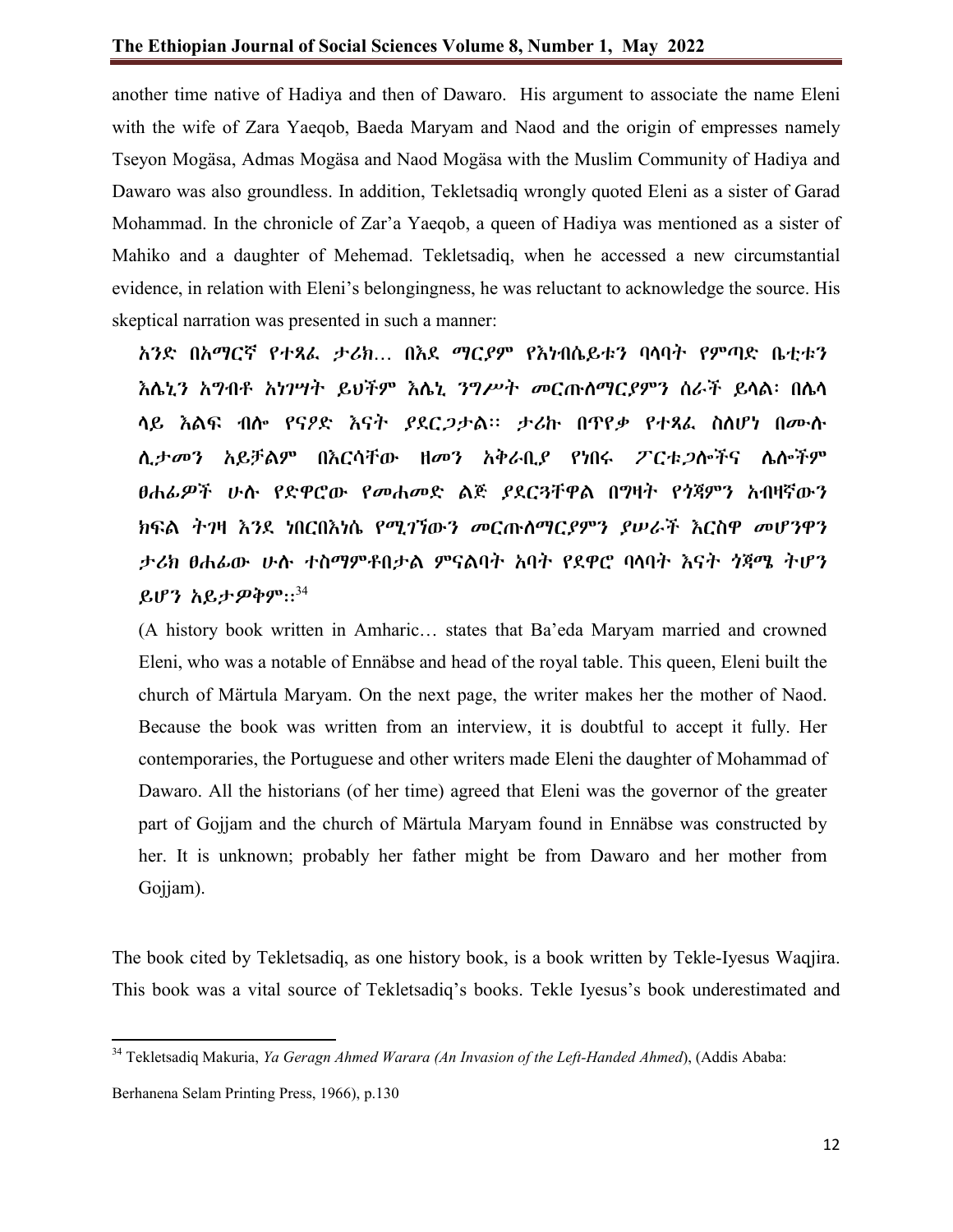instead Tekletsadiq preferred to acknowledge Portuguese sources as Eleni was native of Dawaro. As a matter of fact contemporary Portuguese writers did not assert that Eleni was ethnically Hadiya or Dawaro. For instance, Alvarez, a contemporary Portuguese writer, did not say anything about the origin of Empress Eleni.

 The speculative errors of both Ethiopian and foreign writers have misled so many people who refer to their books. For example, the late professor Merid Wolde Aregay was one of them. Before their access to the above mentioned sources, Merid and Girma were correct in stating Empress Eleni as the widow of Ba'eda Maryam. In their common work they state that 'The administration of the Empire was directed by the able and popular Empress Eleni, widow of Baeda Maryam (1468-1478).<sup>35</sup> However, later on, when Merid became familiar with the book of Taddesse, by citing it, Merid asserts that Empress Eleni was the widow of Zar'a Yaeqob.<sup>36</sup>Within the chronicles or some other documents of the country we know only one empress by the name Eleni. So the assertion that an empress by the name Eleni anterior to Empress Eleni of Ba'eda Maryam or posterior to her is totally unconvincing. In relation to this, the chronicle of Emperor Yohannes I(1667-1682) states that 'ወእምድኅረዝ አመ ፲ወ፱ስታህሳስ ኮነ ዕለተ መንግሰቶን ለንግስትነ ንግሥተ ሃይማኖት ሰብለወንጌል ከመ ሥርዓተ መንግስቶን ለንግሥት እሌኒ ወንግሥት ሰብለወንጌል ብዕሲተ ንጉሥ ወናግ ሰገድ በፈቃደ እግዚአብሔር"::' $^{37}$ (Hereafter, the coronation ceremony of our queen Säblä Wängel, queen of religion, took place on Dec.27 with the providence of God, as it was formerly done for Queen Eleni and for Queen Säblä Wängel, wife of Wänag Sagad).

Here, if somebody asks why the two famous Ethiopian Empresses mentioned in this chronicle in association with the consort of Yohannes the just, because the chronicler knew that all of them were natives of Gojjam. It was in this similar fashion that Ite Žan Zela as mentioned in the chronicle of Zar'a Yaeqob in connection with her brother and father.

<sup>35</sup> Girma Beshah and Merid Wolde Aregay*, The Union of the Churches in Luso-Ethiopian Relations,1500-1632*,

<sup>(</sup>Lisbon: Junta de Investigacoes do Ultramar, 1964),p.24

<sup>36</sup> Merid Wolde Aregay, " *Southern Ethiopia and The Christian Kingdom, 1508-1708, With Special Reference to Oromo Migration and Their Consequences*, (London: Ph.D. Dissertation, 1971), p.111

<sup>37</sup> Ignatius Guidi (ed..), '*Annales Iohannes I, Iyasu I Et Bakaffa,' in* Scriptores Aethiopici textus-Series Alteratomus V,(Lipsiae: Otto Harrassotwitz, 1903), p.7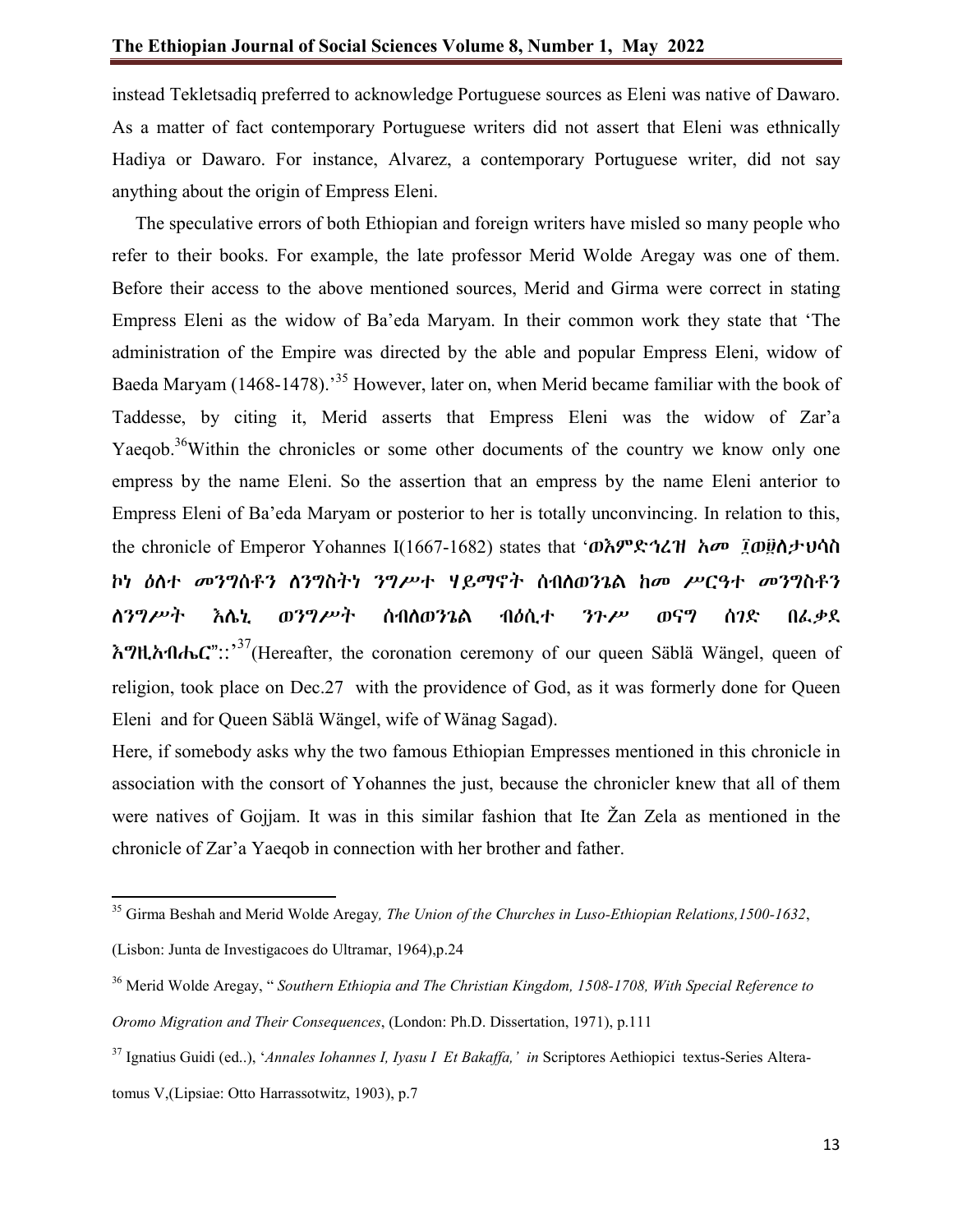# **2. Is There Any Clue that Denotes that Empress Eleni Was Originally a Muslim and Ethnically Hadiya?**

The above question has been answered differently by different authors. Taddesse and some other writers claimed that Empress Eleni was originally a Muslim. These writers, however, did not have a common understanding about the origin of Eleni. As stated above, Tekletsadiq inconsistently narrates that Eleni was native of Adal in one of his books and native of Hadiya and Dawaro in another. Similarly, Beckingham and Huntingford claim once as native of Hadiya and then Dawaro.<sup>38</sup> In addition, Abir asserts that Eleni was originally from Dawaro. He tells us that 'Queen Mother Illeni, Zara Yaeqob's itege, with the help of some power courtiers, succeeded about 1484 in overthrowing Amde-Micael's power and became the power behind the throne in the coming thirty years. The daughter of Dawaro's Muslim ruler, Illeni was baptized only when she married Zara Yaeqob.<sup>39</sup>Unlike other writers, Taddesse consistently contends that Eleni was native of Hadiya. Misguided by Taddesse's assertion, a memorial hospital in the name of Empress Eleni has been constructed by Hadiya elites at Hosaena, capital of Hadiya Zone, by considering Eleni as their own queen. In reality, no authoritative sources exist that indicate that Empress Eleni was originally a Muslim and ethnically Hadiya. As stated in the chronicle, Empress Eleni was perfect in front of God. Her perfection in church matters was a blind spot for the aforementioned writers. It is not an easy task to be perfect in the dogmas and cannons of the church for a new convert. It appears that Taddesse and Tekletsadiq were highly influenced by foreign sources rather than consulting the chronicles properly. As mentioned earlier, the name Eleni was spelt mistakenly as Žan Zela, who was Queen of Hadiya Garad, sister of Mahiko and daughter of Mehemad.

Empress Eleni was a devoted Christian in fasting the whole year. Alvarez, a contemporary Portuguese writer and who was familiar with her in the court of Lebna Dengel, reported her fasting activity as 'Some old women also, who are in way withdrawn from the world, keep this fast, and they say that Queen Helena fasted every day in the whole year and only ate the said three times a week, on Tuesday, Thursday and Saturday.<sup>140</sup>This is impossible for a newly

38Beckingham and Huntinford ,(&eds.), *The Prester John of the Indies,* pp. 14, 425

<sup>39</sup> Mordechai Abir, *Ethiopia and the Red Sea: The Rise and Decline of the Solomonic Dynasty and Muslim-*

*European Rivalry*, (Abingdon, Oxon & New York: Frank Cass and Company Limited, 1980), pp.36-37

<sup>&</sup>lt;sup>40</sup> Lord Stanley(trans.), Narrative of, p.290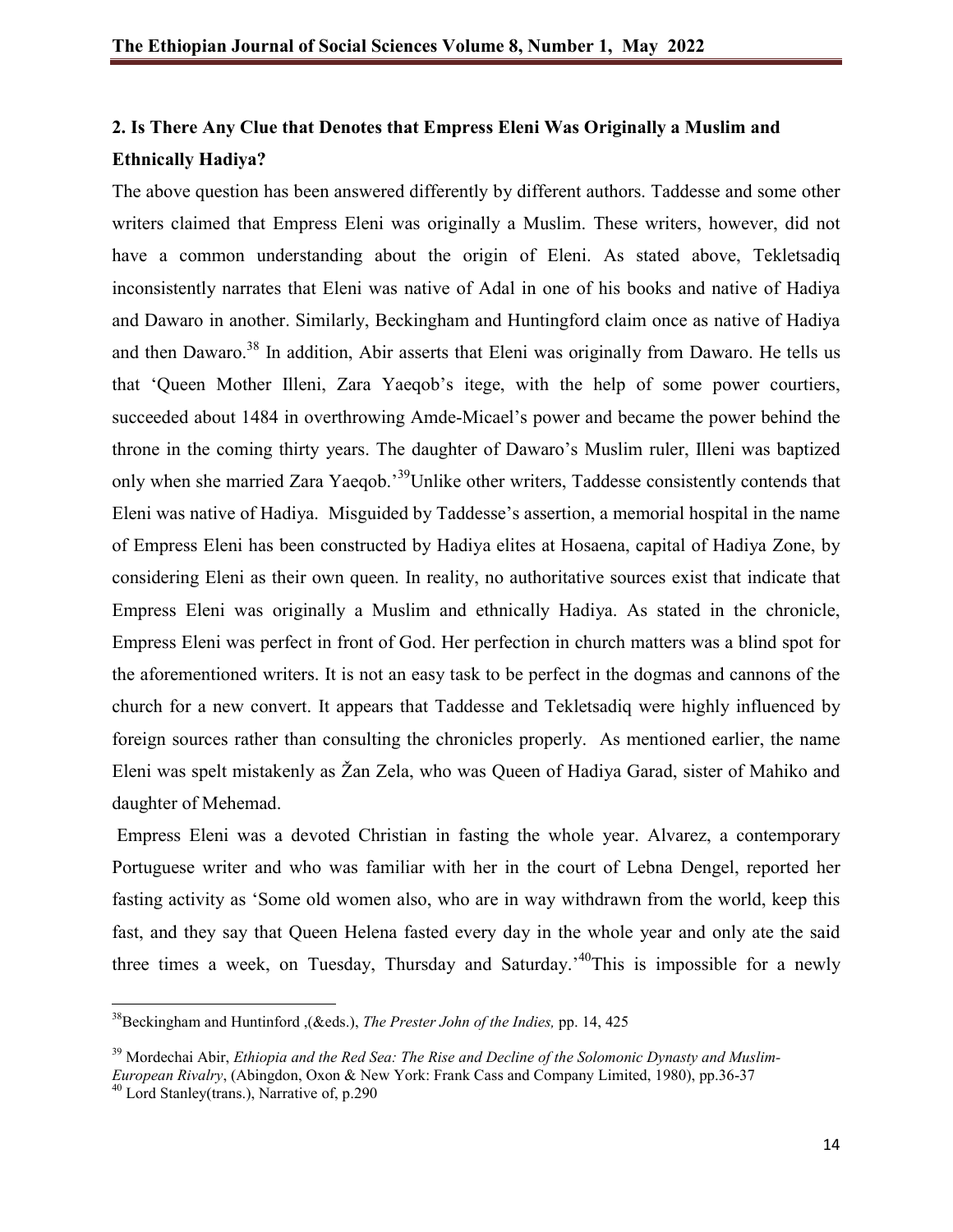converted queen. When Alvarez was enquired whether the dogmas and cannons of Portuguese church was the same with that of Ethiopia, Eleni was one of them who questioned him. Regarding questions and answers, Alvarez states that 'Some answers went and other questions came, each in their own fashion, and in much disorder way, because they were not all questions from Prester John, for some were from his mother, and others from his wife and also from Queen Helena.<sup>41</sup>This signifies that Eleni was active in church matters even when she was in her old age. Moreover, Eleni was a leading protagonist of the House of Ewostatewos Movement, a Gojjamite monastic network. Regarding this, Wion states that 'Royal churches belonged consistently to Däbra Libanos network, until Queen Eleni, at the beginning of sixteenth century, founded Martula Maryam and affiliated it with Ewostatewos network.<sup>42</sup> This is indicative of her belongingness and she was not a Muslim originally because a neophyte cannot be an opponent of the royal church and a Hadiya queen cannot be the adherent of Gojjamite monastic order versus Teklehaymanot's network. If Empress Eleni had been native of Hadiya and originally a Muslim, Alvarez, who was in the court of Lebna Dengel for about five years, would have told us about her origin and religious background. Alvarez's informants, such as Abuna Markos and Pero de Covilham told him so much about her but none of them told him that Eleni was a Muslim and ethnically Hadiya. Similarly, if Empress Eleni had been a Muslim of Hadiya, she would have been served as a bridge between Muslims and Christians and able to stop the intermittent conflicts between the two parties. On the contrary, Eleni was anti-Muslims and this was reflected in her letter sent to Portugal.<sup>43</sup> In addition, if Empress Eleni had been native of Hadiya, there would be an influx of her relatives from Hadiya to the court of Ba'eda Maryam, Eskender, Naod and Lebna Dengel as Mentwab's brothers did in the palace of Bakaffa<sup>44</sup> and Wubit's close

 $41$  Ibid. p.226

<sup>42</sup> Anais Woin, "*Why did King Fasiladas kill his brother? Sharing Power in the Royal Family in Mid Seventeenth Century Ethiopia," in Journal of Early Modern History*, 8(3-4) (Paris: 2004),pp.16-17

<sup>43</sup> Sergew Hable-Selassie, "*The Geez Letters of Queen Eleni and Lebna Dengel, to John, King of Portugal*," in IV Congresso Internazionale di Studi Ethipici,2vols.(Rome: 1974),p.555

<sup>44</sup> Weld Blundell(ed.), *The Royal Chronicles of Abyssinia,1769-1840*,(London: Cambridge University Press,1922,pp.70-72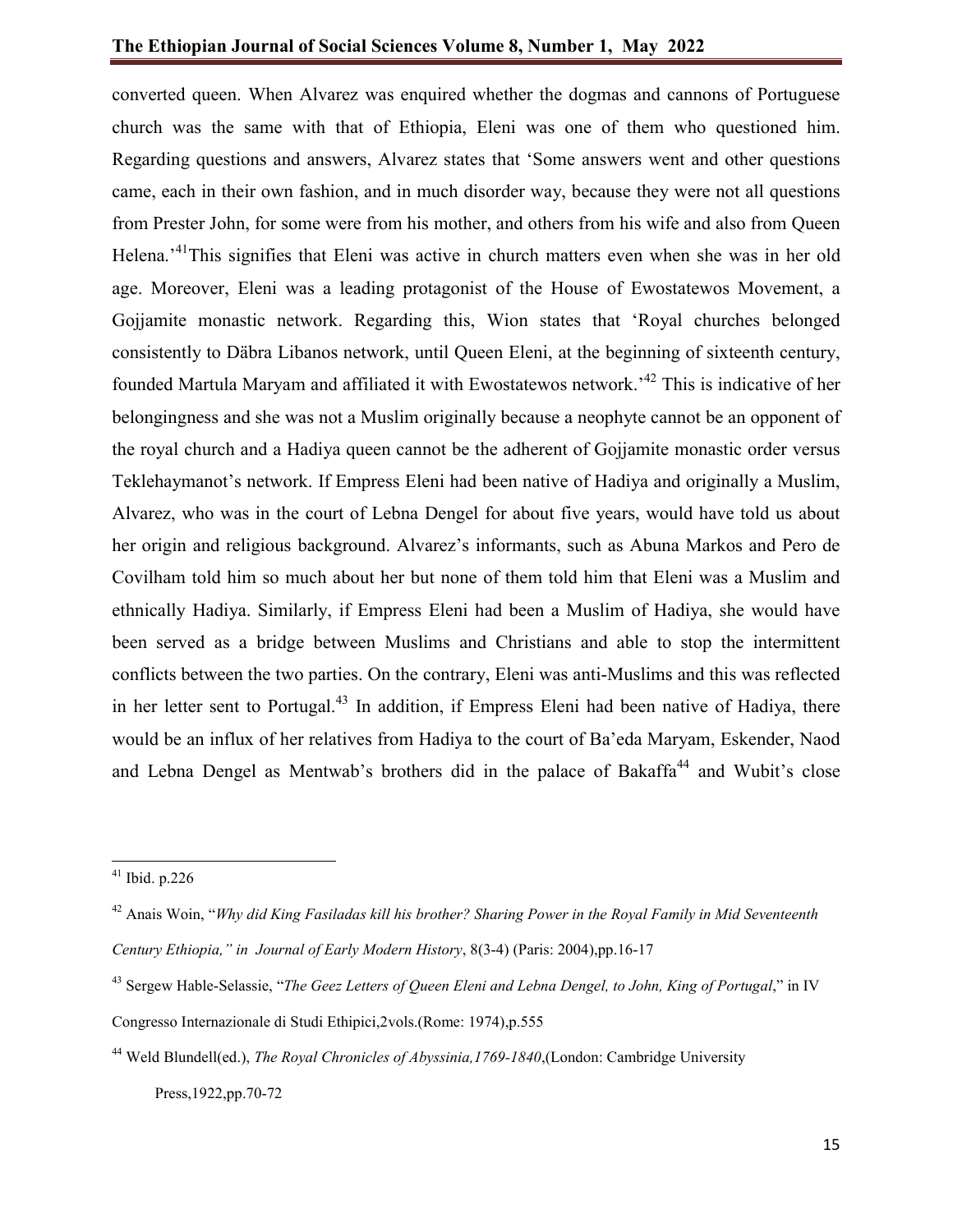relatives in the palace of Iyoas. <sup>45</sup> Alvarez tells us that Empress Eleni was the governor of Gojjam. Her kingdom and the church constructed there by her order were reported as follows:

There is another kingdom of the Prester, named Gojame, of which a great part belonged to Queen Helena….I heard Pero de Covilham says that he had gone by order of Queen Helena to show how an altar should be made in a church which she had ordered to be built in this kingdom, where they buried her and they made this altar of wood, and covered it all over with gold, and also the altar stone was of solid gold. $46$ 

Similarly, the chronicler of Iyasu I (1682-1706) stated that the church of Martula Maryam was built by Empress Eleni. The chronicle states፡

ወሖረ ወበጽሐ ኀበ ቤተክርሰቲያን እንተ ሀለዎት ቅርብተ ጥቃ ከተማሁ ዘሰፈረ ወኀደረ ቦቱ እንተ ይእቲ መርጡላ ለንግሰተ ሰማይ ወምድር እግዝእተ ኩልነ ቅድስት ድንግል በ፪ ማርያም ወላዲተ አምላክ ዘለክብረ ንጽሐ ይደሉ ሰጊድ እንተ ሐነፀታ እሌኒ ንግስት ብዕሲተ ንጉሥ በእደ ማርያም ሠናየ ህንፀተ በወርቅ ወበብሩር ከመ መቅደሰ ሰሎሞን ጠቢብ"<sup>47</sup>

(He (Iyasu) went and reached a church which was nearest to the place where he camped and passed the night and this church is the house of queen of heaven and earth our lady Saint Virgin Mary in flesh and conscience and mother of God and for her purity deserves kneeling down. The church was nicely built by Queen Eleni, wife of Ba'eda Maryam with gold and silver as the Synagogue of Solomon-the wisest).

The enquiries of Iyasu the great about Martula Maryam elaborated as:

ወኀሠሠ አዕሩገ እለ ሀለው ህየ ወየአምሩ ነገረ ወግዕ ዘይእቲ ቤተክርስቲያን ወረከቦሙ ወተስእሎሙ እንዘ ይብል እፎ ነበረት ይእቲ ቤተክርስቲያን ወመኑ ውዕቱ ዘሐነፃ ወአውስእዎ እሙንቱ ወዜነውዎ እንዘ ይብሉ ኦ እግዚእነ ንጉሥ ሐናጺሃሰ እሌኒ ንግስት ይእቲ ወንብረታሃ ለይእቲ ቤተክርሰቲያን ጥቀ ሠናየ እምኩሎን አብያተ ክርስቲያናት እለ

Press,2002E.C) ,p.78.

<sup>45</sup> Sergew Gelaw(ed.), *Ya Ityopia Tarik (A History of Ethiopia)*,(Addis Ababa: Berhanena Selam Printing

 $^{46}$  Lord Stanley(trans.), Narrative of, p.350

<sup>&</sup>lt;sup>47</sup>Ignatius Guidi(ed.), 'Annales Iohannes I, Iyasu I Et Bakaffa' in Scriptores Æthiopici Series Altera-Tomus V,(Lipsiae: Otto Harrassowitz, 1903),p.72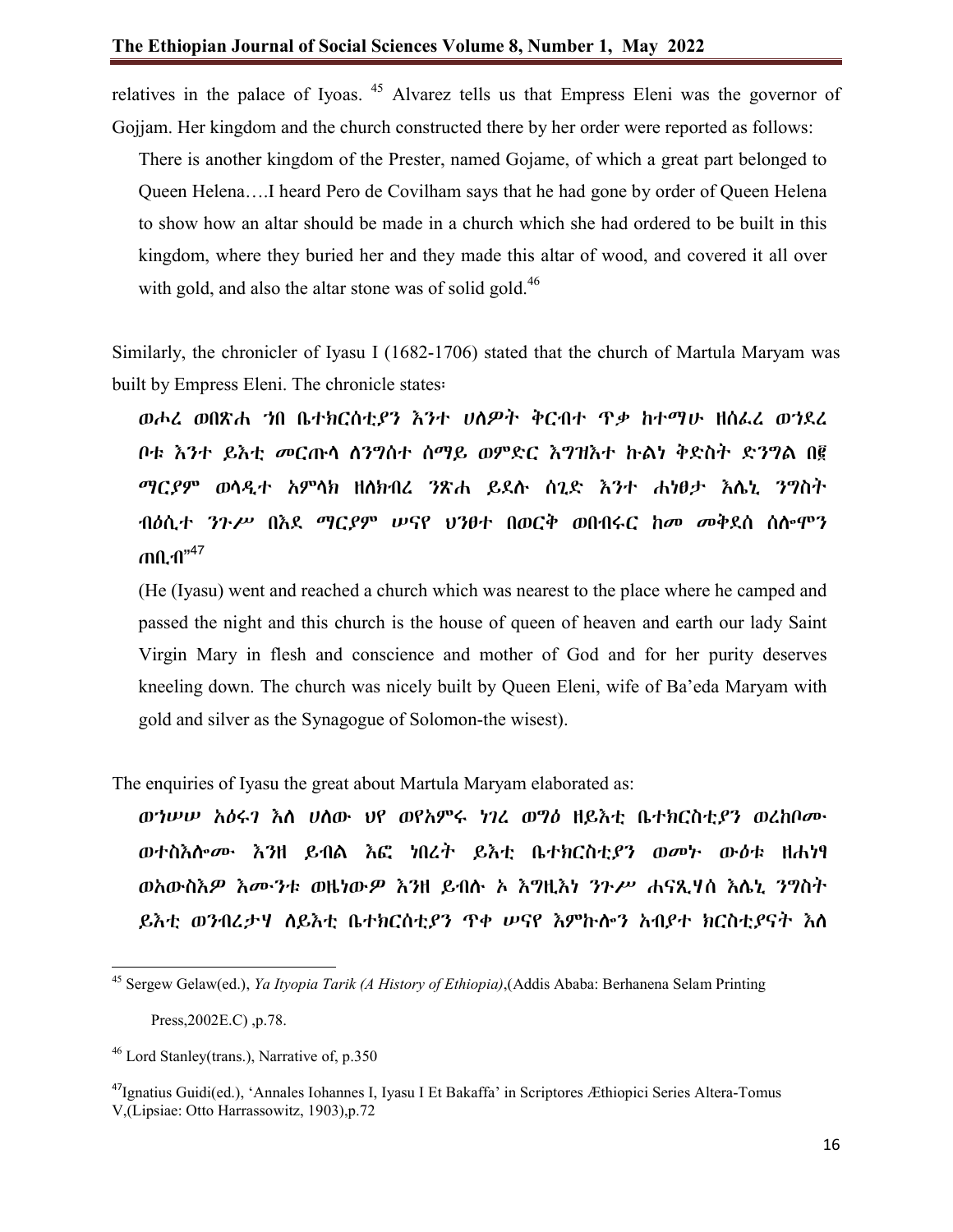ሀለዋ ውስተ አድባራት በባህር ወበየብስ፡፡ ወነበረት ይእቲ እምኔሆን ሠናይተ ህንፃ፤ወዕድምተ ሱራሬ፤ ወክብርተ ዝክር፤ወልዕልተ ዜና፡፡ወካህናቲሃኒ አዕናቁ እለ ነበሩ ኀቤሃ ወሊቆሙ ይሰመይ ርእሰ ርኡሳን ወምኔቱ ይእቲ ለአቡነ አባ ገብረ ኢየሱስ ዘእምደቂቀ ቤቱ ለአቡነ ኤ*ዎ*ስጣቴ*ዎ*ስ"<sup>48</sup>

(Iyasu searched for elders who were living around and know the history of this church and after he found them he asked by saying that how was the church and by whom it was built. They responded and told him saying that O our lord- king, the builder of this church was Queen Eleni and the property of this church was too nice from all churches which were in the mountains of the islands and dry lands. It was nicely built more than others, beautiful with its foundation, remembered with celebrity and great with its history. And the priests there were emeralds and the leader of them was called head of heads and head of the monastery was called Abba Gebre- Iyesus who was one of the sons from the house of our father Ewostatewos).

Tadesse acknowledges that Gebre-Iyesus was the disciple of Abba Ewostatewos. He tells that 'Gebre-Iyesus was one of the early disciples of Ewostatewos and said to have accompanied his master to Egypt, the Holy Land, and Cyprus'.<sup>49</sup>

In addition, Tekle-Iyesus testifies that Eleni was native of Gojjam. He states that 'የአጼ በእደ ማርያም ሚስት እሌኒ ንግሥት የእነብሴና የእነሴ ባላባት ናት፡ …ንግሥት እሌኒ የአጼ በእደ ማር*ያም ሚ*ስት ናዖድና እስክንድርን የወለደችቱ መርጡለማርዖምን ደብራለች::' $^{50}$ (Emperor Ba'eda Maryam's wife, Empress Eleni, was a notable of Ennäbse and Ennäse…. Empress Eleni, who was the wife of Emperor Ba'eda Maryam and the mother of Eskender and Naod, has built the church of Martula Maryam). In contrast to the above testimonies, some writers considered that Empress Eleni was childless. Tellez, for example, asserts:

Naod reigned at 13 years, and left the crown to his son Lebna Danguil otherwise called David, then an infant and during his minority the Empire was governed by his mother Magueza, [Naod Mogesa] and the Empress Helen, who had been wife to the Emperor Beda

<sup>48</sup>Ibid.

<sup>&</sup>lt;sup>49</sup>Taddesse Tamrat, Church and State in Ethiopia, 1270-1527,( Unpublished PhD. Dissertation, University of London, 1968), P.387

<sup>50</sup> Girma Getahun(ed.), *Ya Gojjam Tewled Bamulu ka Abbay eska Abbay(A Genealogical History of Gojjam from* 

*Abbay to Abbay*),(Addis Ababa: Addis Ababa University Press, 2003 E.C.),p.35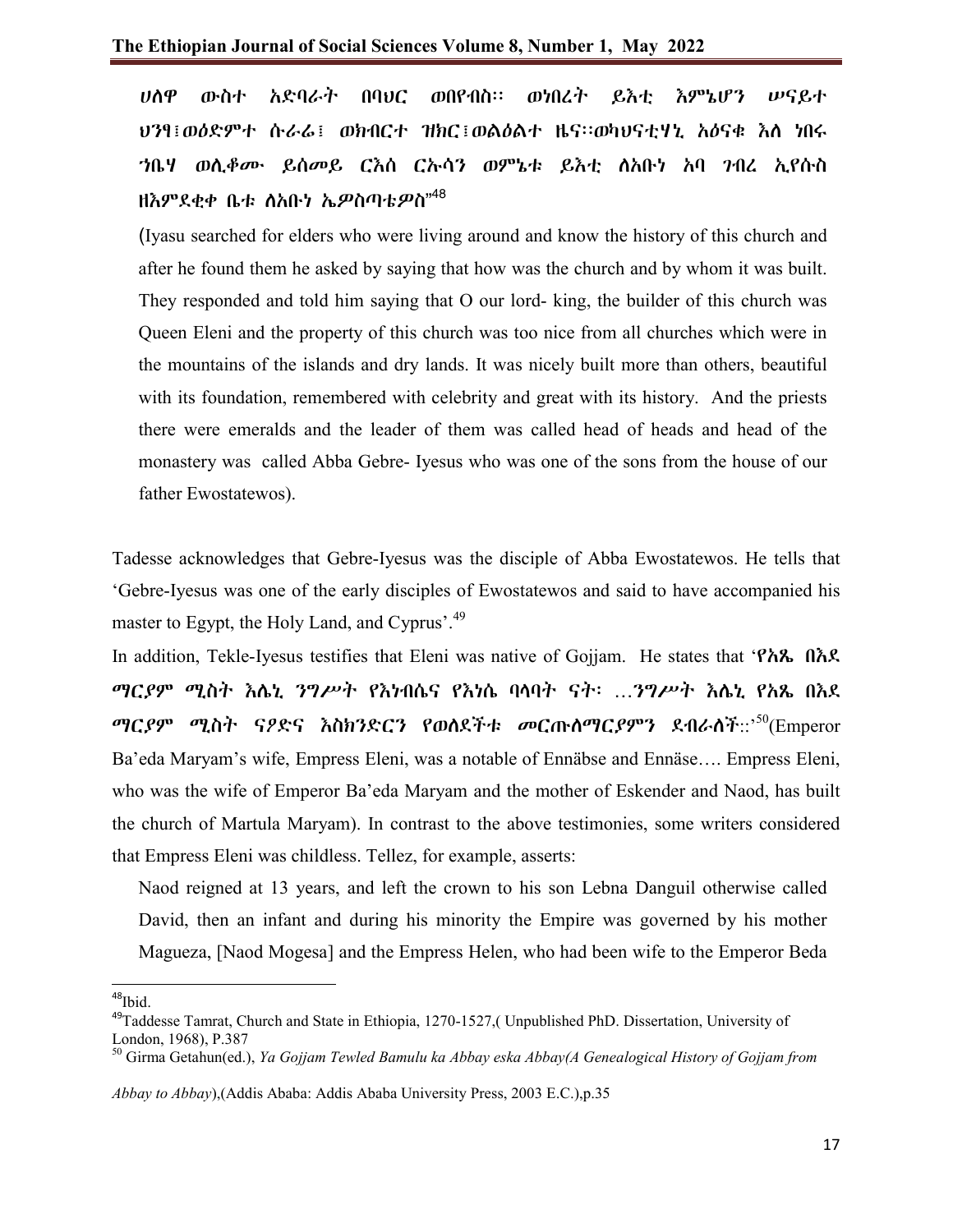Mariam, much respected by all men, for her singular gravity and wisdom. This lady had neither son nor daughter, but enjoyed many lands left to her in the kingdom of Gojam by her husband, was very rich, and performed extraordinary works.<sup>51</sup>

Similarly, Rey claims that 'Queen Helena (Eleni) had been one of the four wives of Baeda Maryam, who reigned from 1468to1478, the only one of the four who was childless.<sup>52</sup> As a matter of fact, Ba'eda Maryam's sons Eskender and Naod were born to Eleni aka Romna. Concerning the sons of Ba'eda Maryam, the scribe states 'ወነገሮ ለንጉሥ ከመ ተወልደ ህጻን  $\hbar$ ም $\hbar$ ግዝ $\hbar$ ትን ሮምና<sup>,53</sup>(They told the king that a baby was born to our queen Romna). The chronicler further narrates that 'ወካዕበ ተወልደ በህየ ህጻን እምሮምና እግዝእት ወሰመየ ስሞ  $\hbar$ ንቶ  $\hbar$ ሥራኬል<sup>,54</sup>(Again, a baby was born in that place to our queen Romna and called his name EnqoIsrael). Enqo Israel was another name of Naod but the writer did not state whether this name was another name of Naod or not just like that of Eleni and Romna. Romna was another name of Eleni, Accordingly, Budge vindicates that Eskender and Enqo Israel were the two sons of Empress Eleni.<sup>55</sup>

Taddesse argues that Empress Eleni re-emerged as a queen mother in the court of Eskender after the disappearance of Romna.<sup>56</sup> Taddesse's argument that Eleni and Romna were two different women is inaccurate. As stated in the chronicle, Romna was the mother of the two sons of Baeda Maryam and the claim of Taddesse that Eleni emerged after the disappearance of Romna as another queen mother is improbable. Officially known wives of Ba'eda Maryam were Žan Säyfa and Eleni and if Romna was the name of another woman, it is unlikely to be called our queen and

<sup>54</sup> Ibid. p.161

Publications,vol.I,1970), p.319

<sup>56</sup> Taddesse*, Church and State*, p.289

51Balthazar Tellez, *The Travels of the Jesuits in Ethiopia: Containing the Geographical description of all the kingdoms, and Provinces of that Empire; the Natural and Political History; the Manners, Customs and Religion of the People*, (London: J. Knapton, 1710), p. 113

<sup>52</sup> Charless F.Rey, *The Romance of the Portuguese in Abyssinia, 1490-1633*, (New York: Negro University Press,

 <sup>1969,</sup>rpt),p.28

<sup>53</sup> Jules Perruchon (ed.), *Les Chroniques Zara Yaeqob*, p.156

<sup>55</sup> Wallis E.A.Budge, *A History of Ethiopia, Nubia and Abyssinia*, (Oosterhout N. B.: Anthropological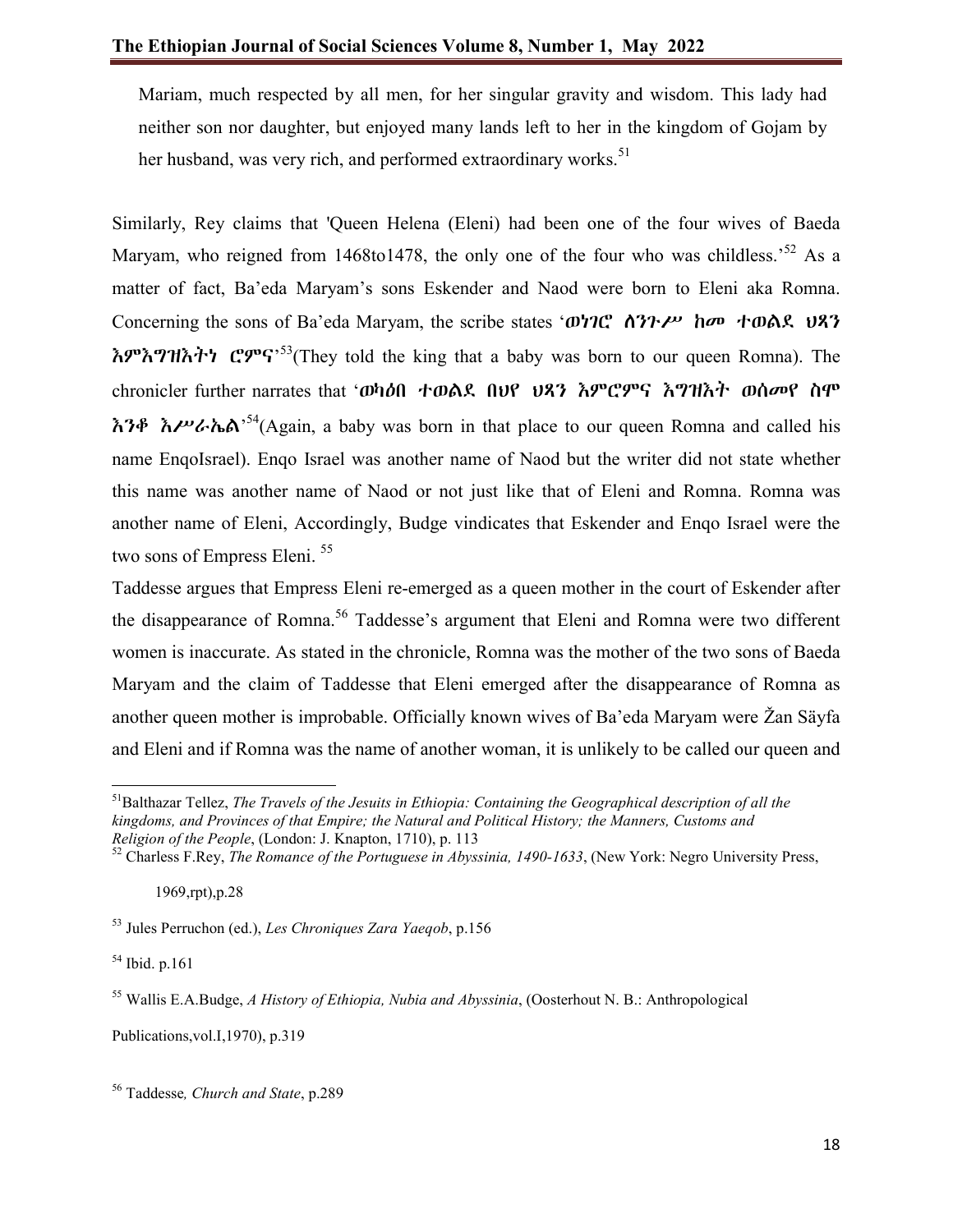more specifically, her sons would not be successors of their father because they were illegitimate according to the then tradition. If Empress Eleni had been childless, as claimed by some writers, two things would be unlikely to happen. Firstly, the question of marriage alliance between sons and daughters of Ethiopian and Portuguese royal families would not be an issue for childless Eleni. However, marriage was one of the issues of Empress Eleni. Interestingly, her demand was not limited to one time marriage rather a continuous marriage alliance between the royal families of Ethiopia and Portugal.<sup>57</sup> Secondly, the so-called childless Eleni cannot be a regent of Lebna Dengel. Unless Eleni was the grandmother of Lebna Dengel, it is really unthinkable to assume the position of regency. It is unlikely to stay in the court of Eskender and Naod let alone to be a regent of Lebna Dengel in her old age.

 It is beyond a shadow of doubt that Empress Eleni was the regent of Lebna Dengel and as stated by Alvarez, she was responsible for the designation of him for the throne. Alvarez relates that 'Abima Martos [Abuna Markos] told me that he and Queen Helena made him king, because they had all the great men in their hands.<sup>58</sup>Furthermore, Eleni was mentioned as the mother of Lebna Dengel. Alvarez states that 'they were with him [Lebna Dengel], as they said, the Queen his wife, the Queen his mother, who is Queen Helena.<sup>59</sup> In the book of Alvarez, the biological mother of Lebna Dengel was mentioned two times, once while she was in life, and then after her death when the Portuguese missionaries conducting a memorial service for her by the order of her son. In a similar way, Eleni was mentioned as the mother of Lebna Dengel two times.<sup>60</sup> Moreover, Lebna Dengel himself tells us that Empress Eleni was his mother. In his letter sent to a Portuguese King, Don Manuel, Lebna Dengel described her as follows:

When I enquire, they told me how Matheus had died as soon as he entered my countries, [country] at the monastery of Bisan. I did not sent him, but Queen Helena sent him who governed me as my mother, because at that time I was eleven years of age, for I remained of that age at the death of my father, when I succeeded the crown of my kingdoms, and the Queen Helena governed for me. $61$ 

<sup>57</sup> Sergew Hable-Selassie, "*The Geez Letters of Eleni*, p.555

<sup>58</sup> Lord Stanley (trans.), *Narrative of*, p.143

<sup>59</sup> Ibid. ,p.223

<sup>60</sup> Ibid. ,See pages, 226, 258, 298

 $61$  Ibid. pp. 390-391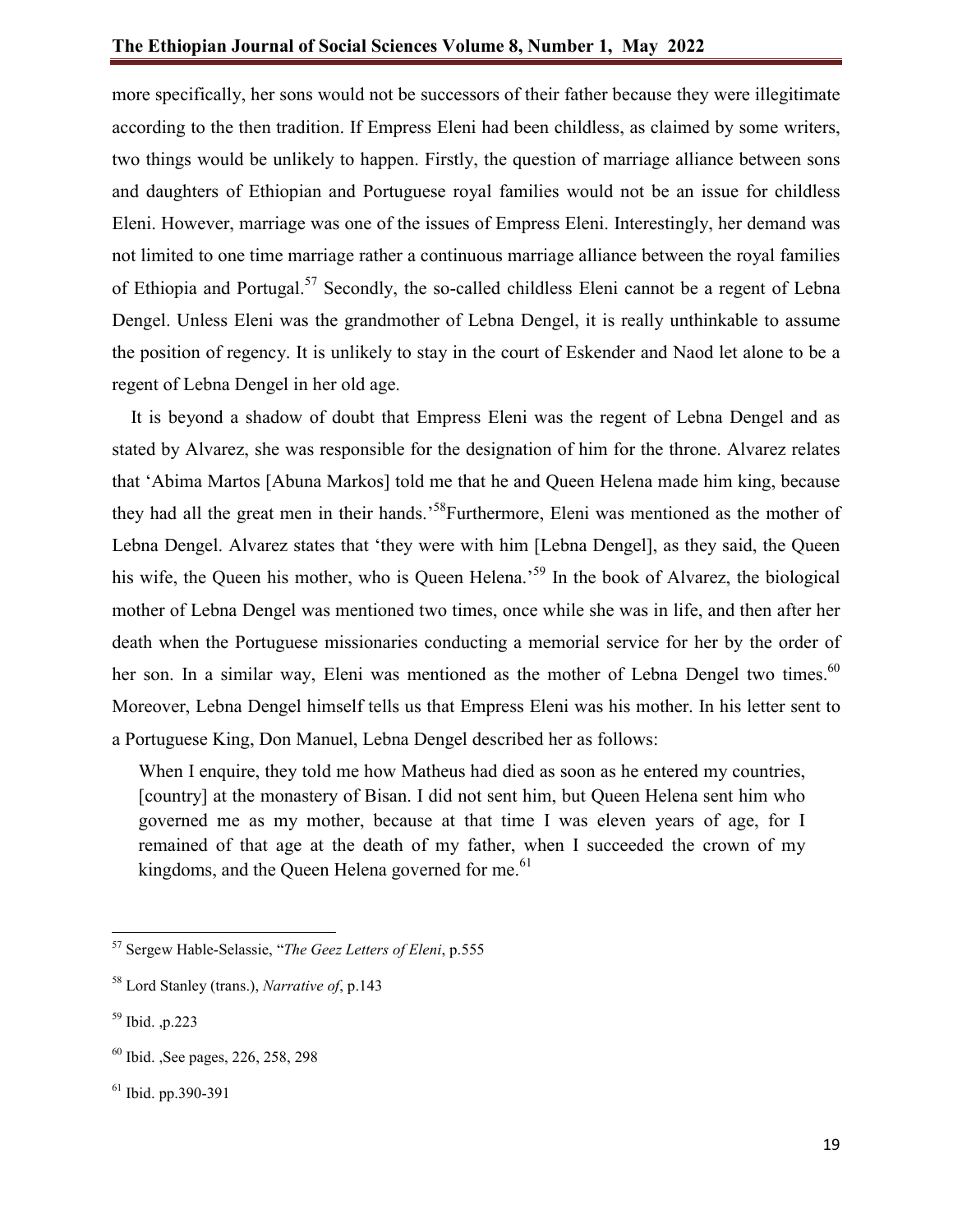Eleni, in fact, was the grandmother of Emperor Lebna Dengel and the reason why she was mentioned as his mother by Alvarez and Lebna Dengel himself is because of the common tradition of the Ethiopian Orthodox Church. For example, Lebna Dengel was the great grandson of Zara Yaeqob but the chronicle asserts that he was his son. In line with the above description, Tsega Zä Ab, a contemporary of Empress Eleni and who was the ambassador of Emperor Lebna Dengel to Portugal, acknowledges that Empress Eleni was the grandmother of Emperor Lebna Dengel. His testimony about Eleni is elaborated as follows:

Nahod having reigned 13 years was succeeded by his son Lebna Danguil, or David, who being a child at his father's death, the empire during his minority was managed by his grandmother Helena, who had been wife to Emperor Beda Mariam, and who for her admirable wisdom and learning, was highly esteemed by all sorts of people. She had a great dowry in the kingdom of Gojam, where she built the stateliest church that had ever been seen in Ethiopia.<sup>62</sup>

Even in the title of the letter sent to King Emanuel, it was stated, 'The letters of Helena grandmother of David, the precious John, to Emanuel, King of Portugal, written in the year 1509.'63This conclusive evidence presented above clearly shows Empress Eleni's identity. Initially, the regent of Lebna Dengel was his own biological mother; Naod Mogäsa and Eleni were counselors. It is stated in the chronicle of Lebna Dengel that "ወአሜሃ ትትምንገብ መንግስት በትዕዛዘ ወላዲቱ ንግሥት ናዖድ ሞገሣ ወበምክረ ካልዕታ ንግሥት እሌኒ እስመ የአምራ ሠሪአ ቤተ መንግስት ወፈድፋደሰ ዛቲ ጠባብ እሌኒ ተአምር ሕገ መንግስት በታዕካ ፫  $17\mu v$ ት<sup>64</sup>(At that time the kingdom was ruled with an order of his mother, Queen Naod Mogäsa and with the counsel of the second, Queen Eleni, who was knowledgeable how to rule a kingdom and more specifically, the wisest Eleni was experienced in how to rule a kingdom in the court of three kings).

Here, the three kings before Lebna Dengel, refers to Naod, Eskender and Baeda Maryam. As stated above, the wisest Eleni came to power as a regent of Lebna Dengel after the death of his

 $63$  Ibid. P.45

 <sup>62</sup>Michael Geddes, *The Church History of Ethiopia*, (London: Chismell, 1696), p. 42

<sup>&</sup>lt;sup>64</sup> Herausgegen Von and Manfred Kropp(eds.), Die Geschichte Des Lebna-Dengel, Cludius Und Minas, in Scriptores Æthiopici Tomus 83,(Lovanii: InAedibus E.Peters, 1988), p.3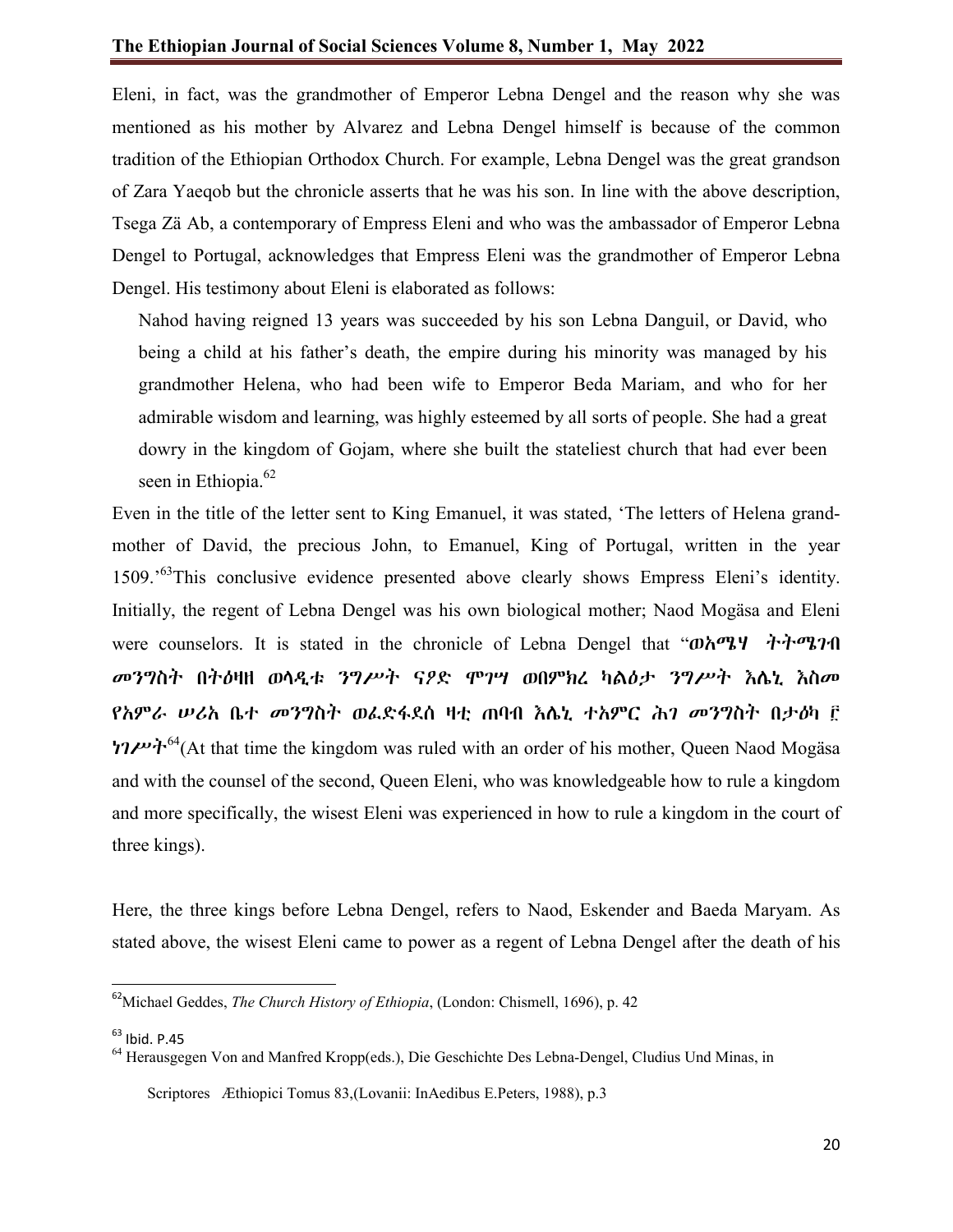mother, Naod Mogäsa. Eleni's wisdom and religious knowledge eulogized by her contemporary,

Tsega Zä Ab, as follows:

Queen Helena, who was dowager Empress; The Hand of Mary who was grandfather to David, and who, David being underage, at that time was Regent of Ethiopia; she was undoubtedly the wisest and religious princess, and was mistress of so much learning, that she composed two books in the Chaldee Tongue[Ge'ez]: The title of the first was Euzara Clebaa,[Säbehewo Bäenzira?] that is to say, praise the Lord with organs; in which she discoursed learnedly concerning the Trinity, and the Virginity of the Blessed Virgin; The second is called Chedale Caay[Tsedale Tsehay], that is, the Beam of the Sun, in which she has divers accurate discourses concerning the law of God.<sup>65</sup>

The charismatic quality of Empress Eleni is really unparalleled. At first, Rey asserted that Eleni was childless, but later on he verified that she was the mother of Eskender and Naod and the great grandmother of multitudes. In his genealogical table of Ethiopian Emperors from 1468 to 1632, Empress Eleni's sons and grandsons were depicted as follows:

<sup>65</sup> Geddes*, The Church History of Ethiopia*, pp.114-115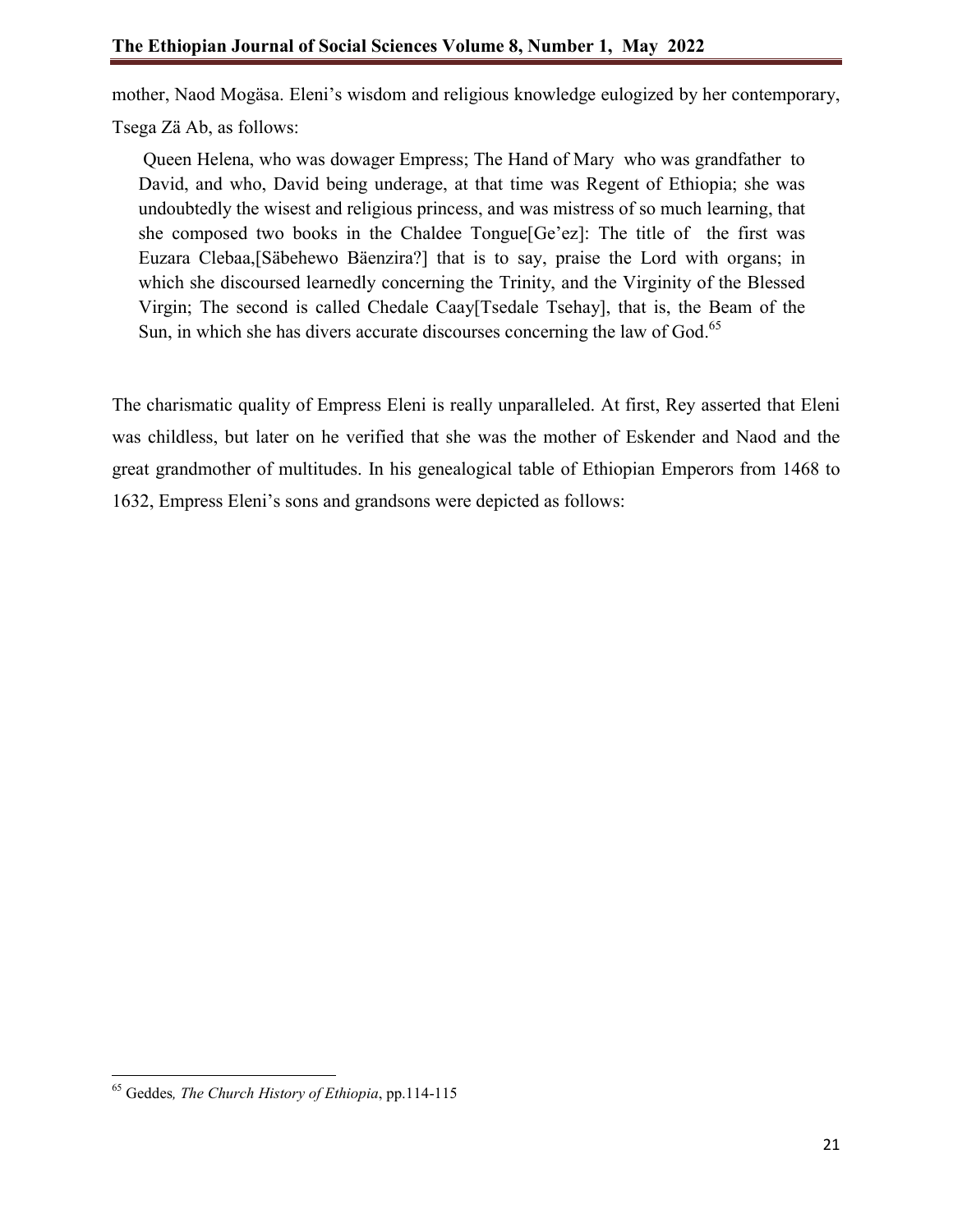

 $<sup>1</sup>$  Charless F. Rey, the Romance of the Portuguese in Abyssinia, see the genealogical table as an appendix.</sup>

It was on the above justification that Susenyos attempted to reconstruct the church of Martula Maryam. The endeavour of Susenyos to restore the church was reported by Almeida as follows:

It (Nebesse) was the place situated in the interior of Gojam, an important district, which in the past belonged to Queen Elena, who had founded there a renowned church, as we said in book three of this history. As the emperor was the great grandson of King David, who was raised by Queen Elena as a son, and on whose behalf she governed the kingdom several years; he greatly desired to restore this church and for the sake of the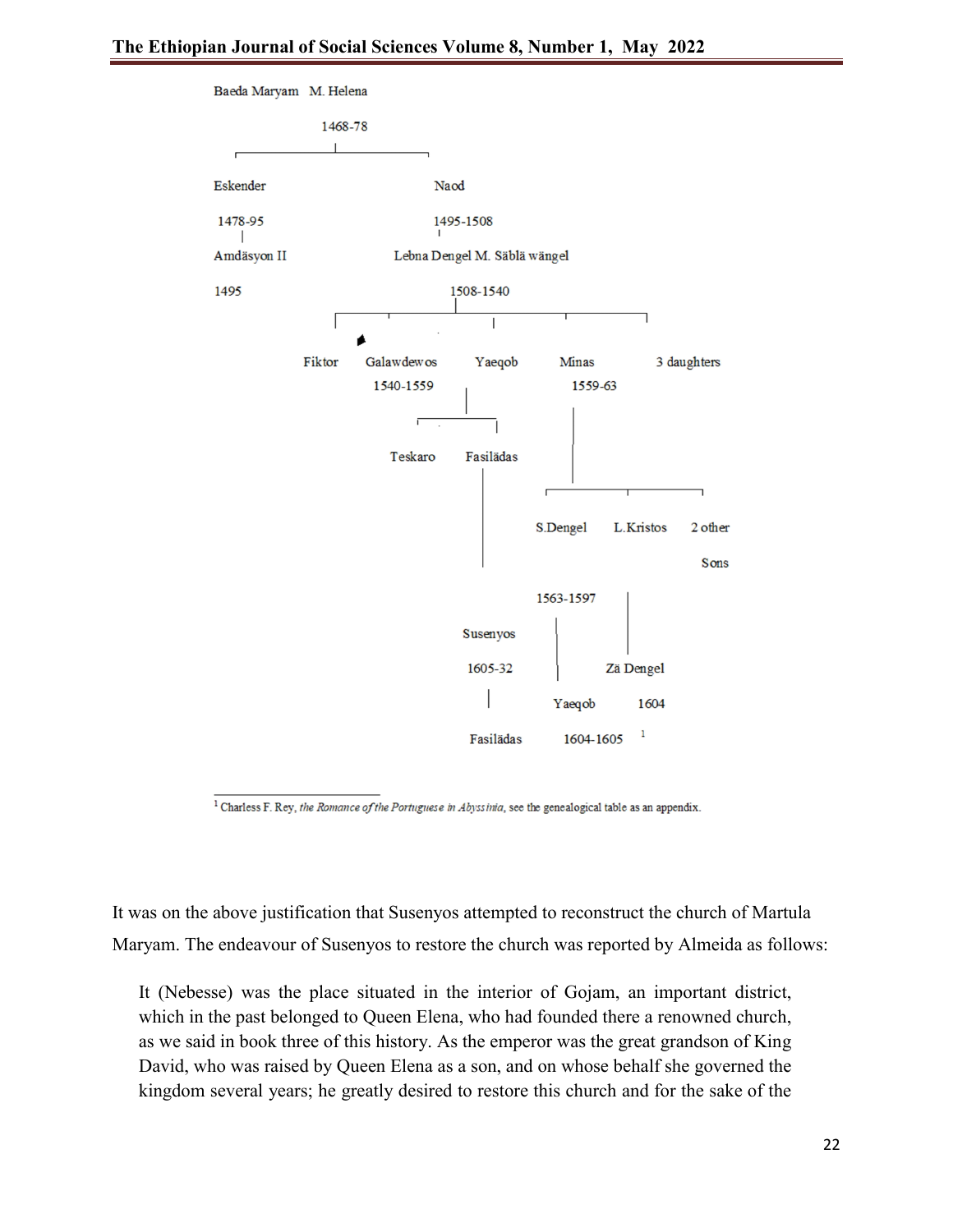memory of Empress Elena, he granted a good part of the gold of two altar stones, which had escaped the destruction committed first by Gragh [Gragn] and then by the Gallas.<sup>66</sup>

It is pretty clear that Empress Eleni was native of Gojjam and this expressed by different sources either wittingly or unwittingly. For instance, Eskender, the successor of Baeda Maryam, was sent to Gojjam to be the son of Anbäsa Dawit, Gojjam Nägash. The scribe states that 'ወወሃበ  $\hbar$ ስክንድርሃ ወልዶ ከመ ይኩኖ ወልደ'<sup>67</sup>(He gave his son, Eskender, to be the son (of Anbäsa Dawit).Even though the writer did not tell us anything about the relationship between Anbäsa Dawit and Eleni, Anbäsa Dawit might have been a close relative of Eleni. Taddesse contends that Eskender was sent to Gojjam to stay with his foster father, King of Gojjam.<sup>68</sup> In reality, Eskender was not sent to stay there but to be the son of Anbäsa Dawit. It is unthinkable to consider that Eskender, the first son of Emperor Baeda Maryam, was sent to grow under the protection of unrelated Anbäsa Dawit, rather it appears that Eleni sent her son Eskender to Gojjam to grow there under the protection of her relative, Anbäsa Dawit, in attending the traditional education system in her homeland. Eskender might have attended his education at Däbraworq because he and his son Amdäseyon II and his daughter, Martha, were buried there.<sup>69</sup>Moreover, the wives of Naod and Lebna Dengel, Eleni's son and grandson respectively, were natives of Gojjam.NaodMogäsa also known as Maryam Kebra was native of Lämchän, East Gojjam.<sup>70</sup>Säblä wängel, wife of Lebna Dengel, was also native of Ennämay, East Gojiam.<sup>71</sup>Unless Eleni herself was native of Gojiam, it is unthinkable to send her son to grow there and recruit the wives of her son and grandson only from Gojjam. Empress Eleni was well known among her posterity and as a result, Empress Mentewab, aka Berhan Mogäsa, the wife of

<sup>66</sup> Jonathan Good (trans.), "*Reflections on the Notion of Empire and 'Kingdom' in the Seventeenth Century Ethiopia: Royal Power and Local Power*," in Journal of Early Modern History, 8, 3-4 (2004),p.30

<sup>67</sup> Jules Perrucon (ed.), *Les Chroniques Zara Yaeqob*, p.160

<sup>68</sup> Taddesse , "*Ethiopia in Miniature*, p.959

<sup>69</sup> Sergew(ed.), *Ya Ityopia Tarik*, p.37

<sup>70</sup> Girma(ed.), *Ya Gojjam Tewled*, p.35

<sup>71</sup> Ibid. p.36, See also Sergew(ed.), *Ya Itypia Tarik*, p.49 Here Tekle Iyasus tells us that Sabla Wangel has built a famous church called Mangesta Samay in her homeland just like that of Empress Eleni.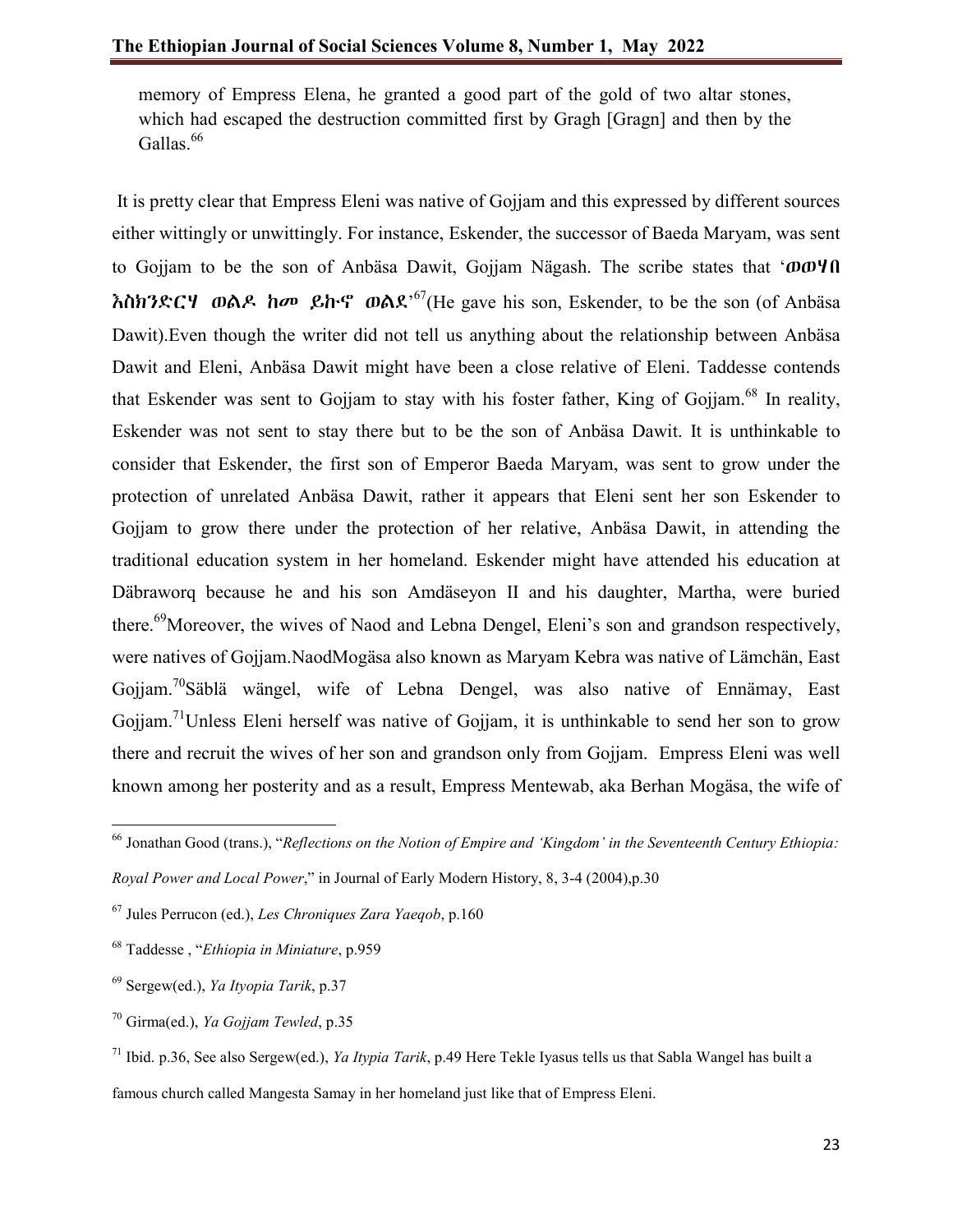Emperor Bakaffa (1721-1730) and, who was the adherent of a Qebat (Unction) sect was nicknamed as Dagmawit Eleni or Eleni II and the daughter of Abba Ewastatewos.<sup>72</sup> The above expression signifies that Empress Eleni belonged to Gojjam and there was only one empress by the name Eleni anterior to Mentewab.

 Despite the fact that the aforementioned writers had attempted to associate Eleni`s background with the Muslim community of Hadiya, there is no evidence that shows the interaction between Eleni and Hadiya community. On the other hand, there is no evidence that Eleni had faced a kind of discrimination because of her religions background and ethnicity. Rather, Empress Eleni was very much respected as if she was the mother and father of all, among court officials in her long court life, more than half a century  $(1468-1525)^{73}$  The love of court officials and their belief towards Eleni expressed as 'There was a great rumour and talk at the court about the death of Queen Helena. They said that since she had died all of them would die great and small, and that while she lived, all lived and were defended and protected, she was the father and mother of all.<sup>74</sup> The expression of Alvarez shows that Eleni was very much beloved by her people until her death.

#### **Conclusion**

 Empress Eleni was immensely popular and her all-round qualities rarely seen among her posterity. She was an outstanding politician, skilled diplomat, a devout Christian and a leading protagonist of the House of Ewostatewos network and she was also the author of two religious

 $73$  Bell, as cited by Rita, claims that Empress Eleni died in 1522. Other sources narrate differently. Girma and Merid state that she died in 1525. See Girma Beshah and Merid Wolde Aregay*, The Union of the Churches in Luso-Ethiopian Relations*, p.172 Huntigford claims that Eleni died in 1526, See, Richard Pankhurst (ed*.), The Historical Geography of Ethiopia: From the First Century AD to 1704*, (Oxford: Oxford University Press, 1989), p.112, James Bruce makes it in 1525, see, Travels to Discover the Source of Nile, Vol. II, p.161. In my opinion the assertions of Bruce, Girma and Merid are correct because Alvarez, who was in Ethiopia from 1520 to 1526 told us that the death of Empress Eleni was eight or nine months before he returned to the court of Lebna Dengel in 1526 from northern Ethiopia. See Lord Stanley, p.321

<sup>72</sup> Kendeneh Endeg,"*Monks and Monarchs: Christological controversy of the Ethiopian Church and Its Impacts on the State, (1632-1878*)", (Ph.D. Dissertation, State University of Florida, 2011), pp.105-106.

<sup>74</sup> Lord Stanley (trans.), *Narrative of the Portuguese Embassy to Abyssinia*, p.330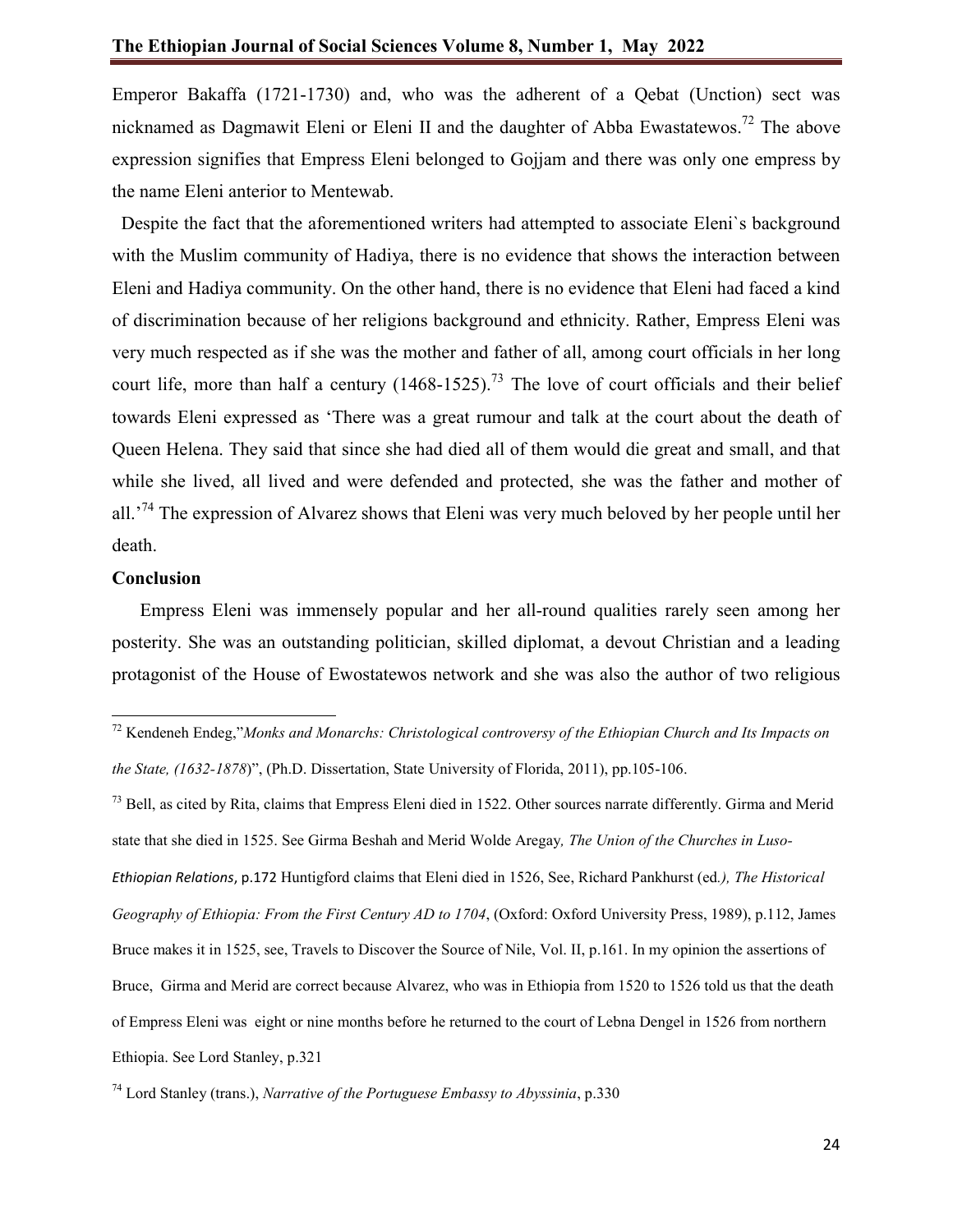books. In her long political career Eleni was highly influential and it was in favour of her that the sons and grandsons of Emperor Ba'eda Maryam succeeded to the throne and ruled Ethiopia under her counseling. In her wisdom, Eleni was very much respected and admired by all sorts of people in the court of Ba'eda Maryam, Eskender, Naod and Lebna Dengel. In general, she was the paragon of empresses.

It is disappointing, however, that by misquoting Ite Žan Zela, sister of Mahiko and daughter of Mehemad instead of Empress Eleni, wife of Baeda Maryam, the identity of Eleni remained distorted as if she was originally a Muslim, ethnically Hadiya and childless. At the end of the day, as the Amharic saying goes aptly 'Iwnätena Negat Iyadär Yetäral' (Truth and dawn gradually gets crystal clear) the actual identity of Empress Eleni reappeared quite clearly. Moreover, it is safe to conclude that there is neither any irrefutable evidence that signifies as Empress Eleni was the consort of Emperor Zar'a Yaeqob, nor any clue that indicates her belongingness to Hadiya. Rather, she was the consort of Emperor Baeda Maryam and native of Gojjam.There is no circumstantial evidence that shows that Empress Eleni was originally a Muslim. Eleni was a devout Christian and knowledgeable with church dogmas and canons and more specifically she was an ardent supporter of the Ewostatewos movement. Above all, the life of Empress Eleni was highly associated with the kingdom of Gojjam. She had been the governor of the kingdom until her death and she built a famous church and was buried there. All these are indicative of her belongingness. Eleni was also the mother of Emperor Eskender and Emperor Naod and the grandmother of Emperor Lebna Dengel and the great grandmother of early modern Ethiopian Emperors. So the assertion that Eleni was a wife of Zar'a Yaeqob, ethnically Hadiya and originally a Muslim did not emanate from the indisputable evidence they have, rather it appears from speculative errors of these writers. The claim that Empress Eleni was childless is also utterly inaccurate. As far as the then Ethiopian political system is concerned, it is really absurd to be influential and remain in power for a long period of time for a widow without a child from her consort to be crowned, and whose ethnic and religious background was outside of court officials. Accordingly, the claim of some Ethiopian and foreign writers that childless Eleni remained influential in the court of Eskender and Naod and finally became a regent of Lebna Dengel in her old age is all in all far-fetched because their claim is not supported either by the internal evidence in the chronicle of Emperor Zara Ya'eqob and Ba'eda Maryam or by other external sources.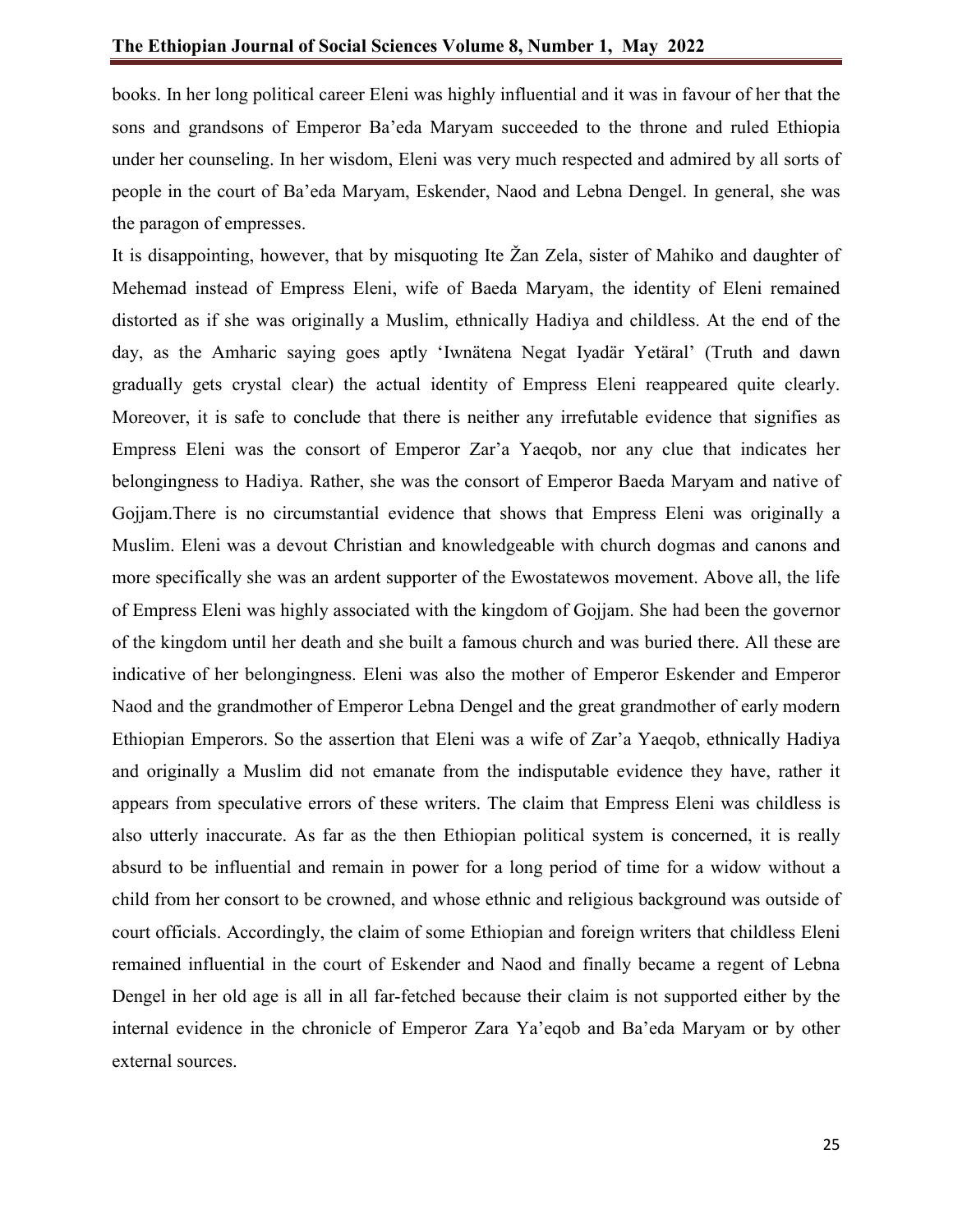### **Bibliography**

- Abir, Mordechai. *Ethiopia and the Red Sea: The Rise and Decline of the Solomonic Dynasty and the Muslim-European Rivalry in the Region*. Abingdon, Oxon &New York: Frank Cass Company Limited, 1980.
- Alemu Haile (ed). *Ya Ityopia Tarik: Ya Atse Susenyos Zenamawael, 1597-1625(A History of Ethiopia: A Chronicle of Emperor Susenyos, 1604-163*2). Addis Ababa: Sirak Printing Press, 2005 E.C.
- Beckingham, C. F. & G. B. Huntingford(eds.). *The Prester John of the Indies: A True Relation of the Lands of the Prester John being the narrative of the Portuguese Embassy to Ethiopia in 1520, written by father Francisco Alvares.* Cambridge: the Hakluyt Society, 1961.
- Blundell, Weld(ed.). *The Royal Chronicles of Abyssinia, 1769-1840*. London: Cambridge University Press, 1922.
- Budge, E.A. Wallis. *A History of Ethiopia, Nubia and Abyssinia*. Oosterhout N.B. : Anthropological Publications, Vol.1, 1970.
- Geddes, Michael. *The Church History of Ethiopia*. London: Chismell, 1696.
- Girma Beshah and Merid WoldeAregay.*The Union of the Churches in Luso-Ethiopian Relations, 1500-1632. Lisbon*: Junta de Investigaeoes do Ultramar, 1964.
- Girma Getahun (ed.). *Yä Gojjam Tewled Bämulu Kä Abbay eskäAbbay(A Genealogical History of Gojjam from Abbay to Abbay*. Addis Ababa: Addis Ababa University Press, 2003E.C.
- Good, Jonathan (trans.). "*Reflections on the Notions of Empire and 'Kingdom' in the Seventeenth Century Ethiopia: Royal Power and Local Power*" in Journal of Early Modern History, 8, (3-4), 2004, PP.229-258
- Guidi, Ignatius (ed.). 'Annales Iohannes I, Iyasu I Et Bakaffa' in Scriptores Æthiopici Series Altera-Tomus V. Lipsiae: Otto Harrassowitz, 1903.
- Kendeneh Endeg. "*Monks and Monarchs: Christological Controversy of the Ethiopian Church and Its Impacts on the State, 1632-1878.*"Unpublished PhD. Dissertation, Florida State University, 2011.
- Merid Wolde Aregay. "*Southern Ethiopia and the Christian Kingdom, 1508-1708, With Special Reference to Galla Migration and their Consequences.*" Unpublished PhD.Dissertation, University of London, 1971.
- Pankhurst, Richard (ed.).*The Historical Geography of Ethiopia:From the First Century AD to 1704.* Oxford: Oxford University Press, 1989.
- Pankhurst, Rita. "*Taytu`s Foremothers: Queen Eleni, Queen Sablawengel and Bati Del Wambara*", in proceedings of the 16<sup>th</sup> International conference of Ethiopian Studies, by Sevein Ege, Harald Aspen,et.all (eds.). Trondheim: NP, 2009, PP.51-63.
- Perruchon, Jules (ed.).*Les Chroniques Zaga Yaeqob et de Baeda Maryam Rois D' Ethiopie De 1468 A1478.* Paris: Boullion, 1893.
- Rey, Charless F. *The Romance of the Portuguese in Abyssinia, 1490-1633*. New York: Negro University Press, 1969.
- Rossini, Conti K. (ed.). *Historia Regis Sarsa Dengel (Malak Sagad)*. Paris: NP, Vol.1, 1907.
- Sergew Gelaw (ed.). *Yä Ityopia Tarik (A History of Ethiopia)*. Addis Ababa: Berhanena Selam Printing Press, 2002 E.C.
- Sergew Hable-Selassie. "*The Geez Letters of Queen Eleni and Lebna Dengel, to John, King of Portugal*," in IV Congresso Internazionale di Studi Ethiopici. Rome: 2vols. 1974.pp.547-566
- Stanley, Lord (ed.&trans.). Narrative of the Portuguese Embassy to Abyssinia During the Years 1520-1527. London: Hakluyt Society, 1881.
- Taddesse Tamrat*. Church and State in Ethiopia, 1270-1527*. Oxford: Clarendon Press, 1972.